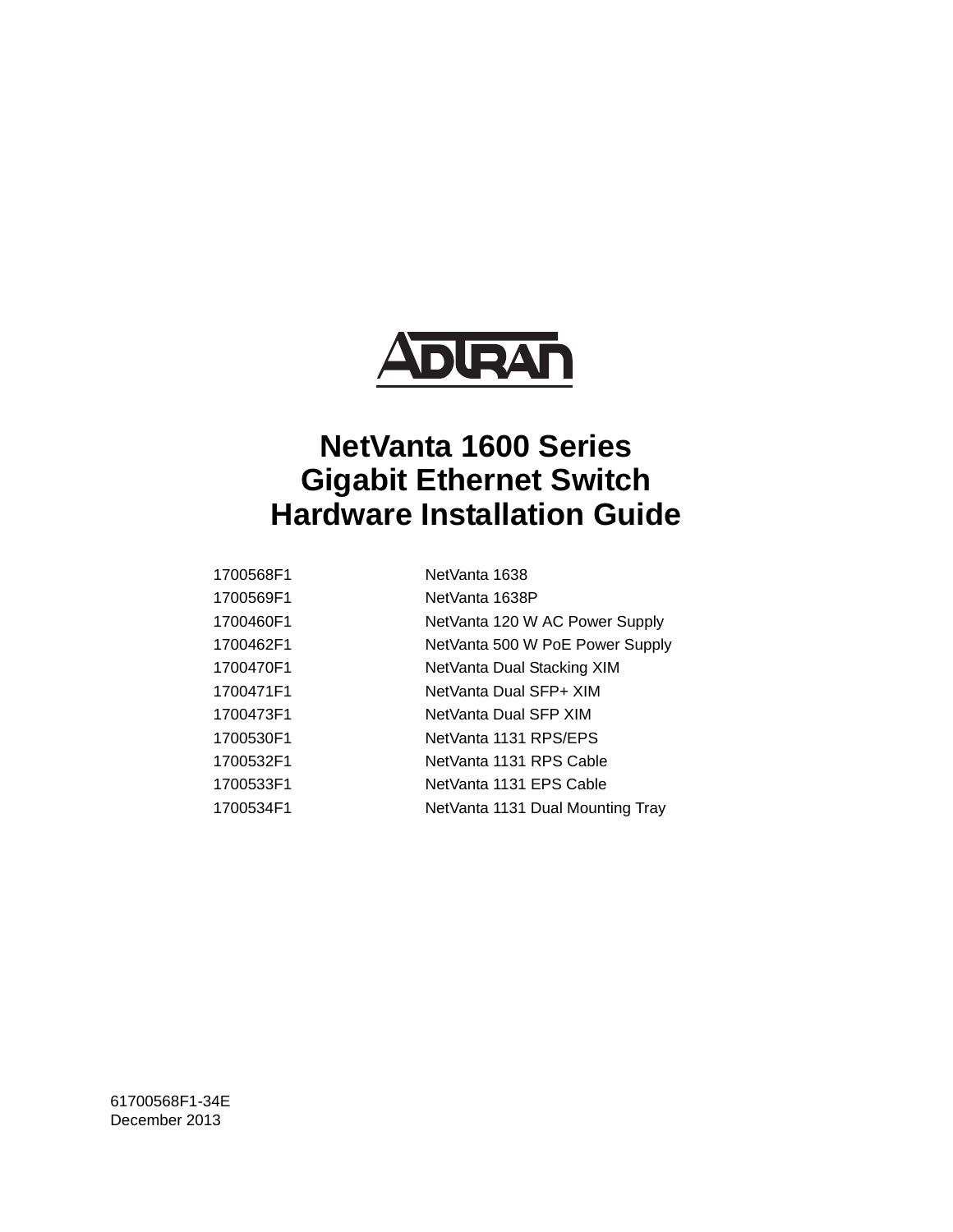# **Trademarks**

Any brand names and product names included in this manual are trademarks, registered trademarks, or trade names of their respective holders.

### **To the Holder of the Manual**

The contents of this manual are current as of the date of publication. ADTRAN reserves the right to change the contents without prior notice.

In no event will ADTRAN be liable for any special, incidental, or consequential damages or for commercial losses even if ADTRAN has been advised thereof as a result of issue of this publication.

### **Software Licensing Agreement**

Each ADTRAN product contains a single license for ADTRAN-supplied software. Pursuant to the Licensing Agreement, you may: (a) use the software on the purchased ADTRAN device only and (b) keep a copy of the software for backup purposes. This Agreement covers all software installed on the system, as well as any software available on the ADTRAN website. In addition, certain ADTRAN systems may contain additional conditions for obtaining software upgrades.

**CAUTION** 

*Changes or modifications to this unit not expressly approved by the party responsible for compliance could void the user's authority to operate the equipment.*



901 Explorer Boulevard P.O. Box 140000 Huntsville, AL 35814-4000 Phone: (256) 963-8000

Copyright © 2013 ADTRAN, Inc. All Rights Reserved. Printed in U.S.A.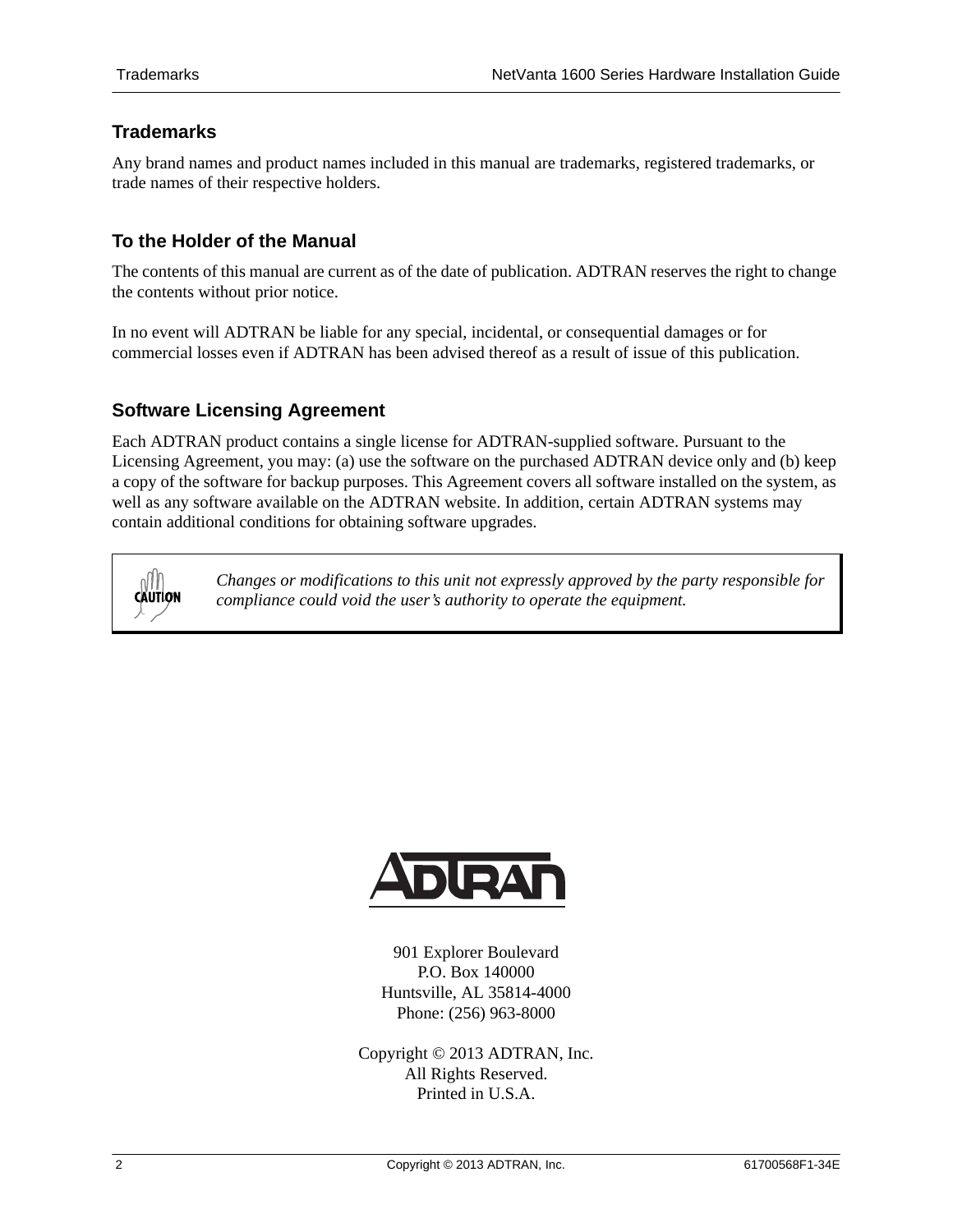## **Conventions**

MOTE

*Notes provide additional useful information.*



*Cautions signify information that could prevent service interruption or damage to the equipment.*



*Warnings provide information that could prevent injury or endangerment to human life.*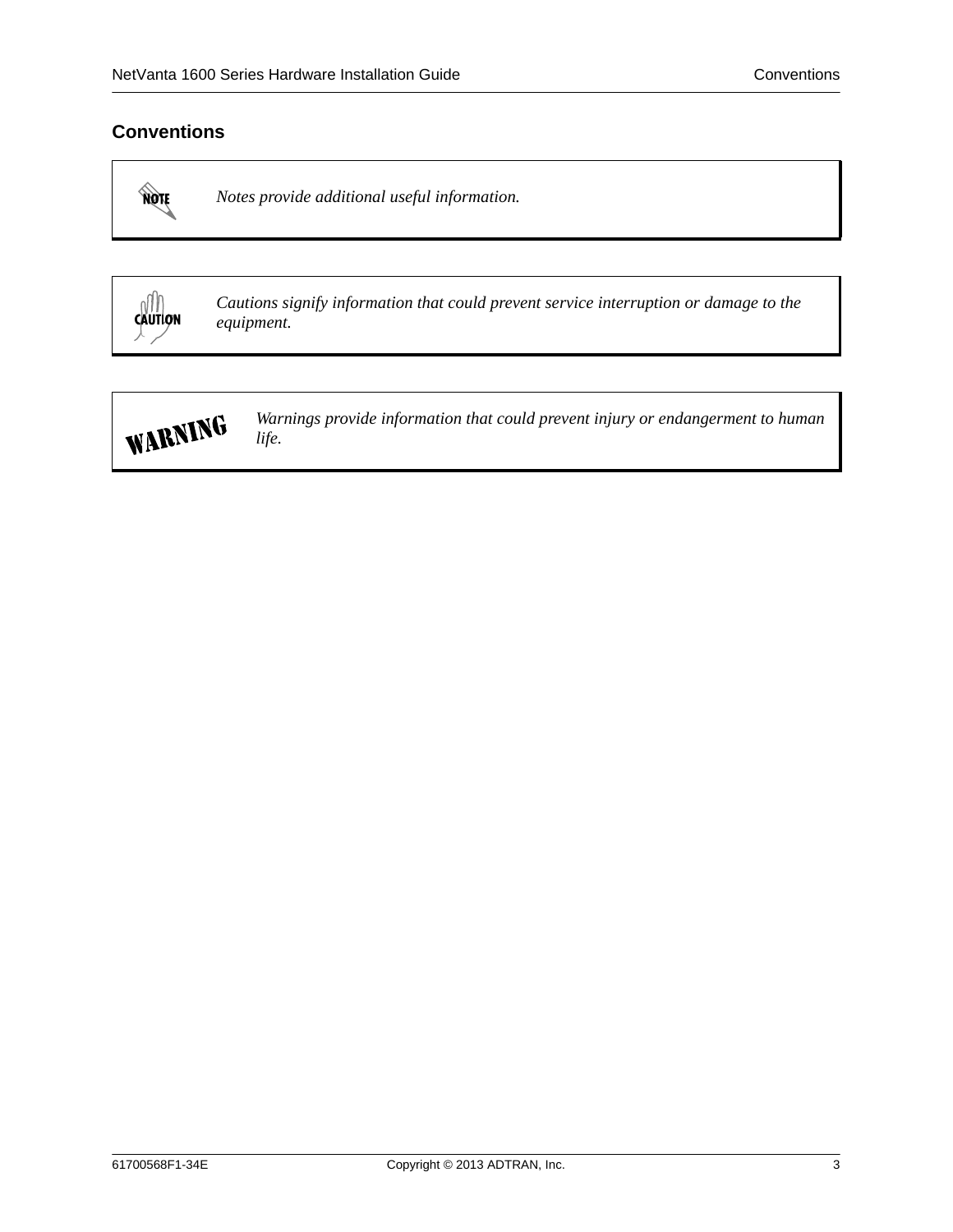## **Safety Instructions**

When using your telephone equipment, please follow these basic safety precautions to reduce the risk of fire, electrical shock, or personal injury:

- 1. Do not use this product near water, such as a bathtub, wash bowl, kitchen sink, laundry tub, in a wet basement, or near a swimming pool.
- 2. Avoid using a telephone (other than a cordless type) during an electrical storm. There is a remote risk of shock from lightning.
- 3. Do not use the telephone to report a gas leak in the vicinity of the leak.
- 4. Use only the power cord, power supply, and batteries indicated in the manual. Do not dispose of batteries in a fire. They may explode. Check with local codes for special disposal instructions.
- 5. The socket-outlet shall be installed near the equipment and shall be easily accessible.

If any of the following conditions occur, unplug the product from the electrical outlet and replace the part or contact your qualified service personnel:

- 1. The power cable, extension cable, or plug is damaged.
- 2. An object has fallen into the product.
- 3. The product has been exposed to water.
- 4. The product has been dropped or damaged.
- 5. The product does not operate correctly when you follow the operating instructions.



*This equipment incorporates double pole/neutral fusing. If the neutral fuse opens and the line fuse does not open, voltage could still be present in the unit.*



*These units contain no user-serviceable parts. They should only be serviced by qualified service personnel.*

nov

*Additional safety guidelines, such as Waste Electrical and Electronic Equipment (WEEE), are given in the document [NetVanta Safety and Regulatory Information](https://supportforums.adtran.com/docs/DOC-2300) available online at [https://supportforums.adtran.com](https://supportforums.adtran.com/welcome).*

# **Save These Important Safety Instructions**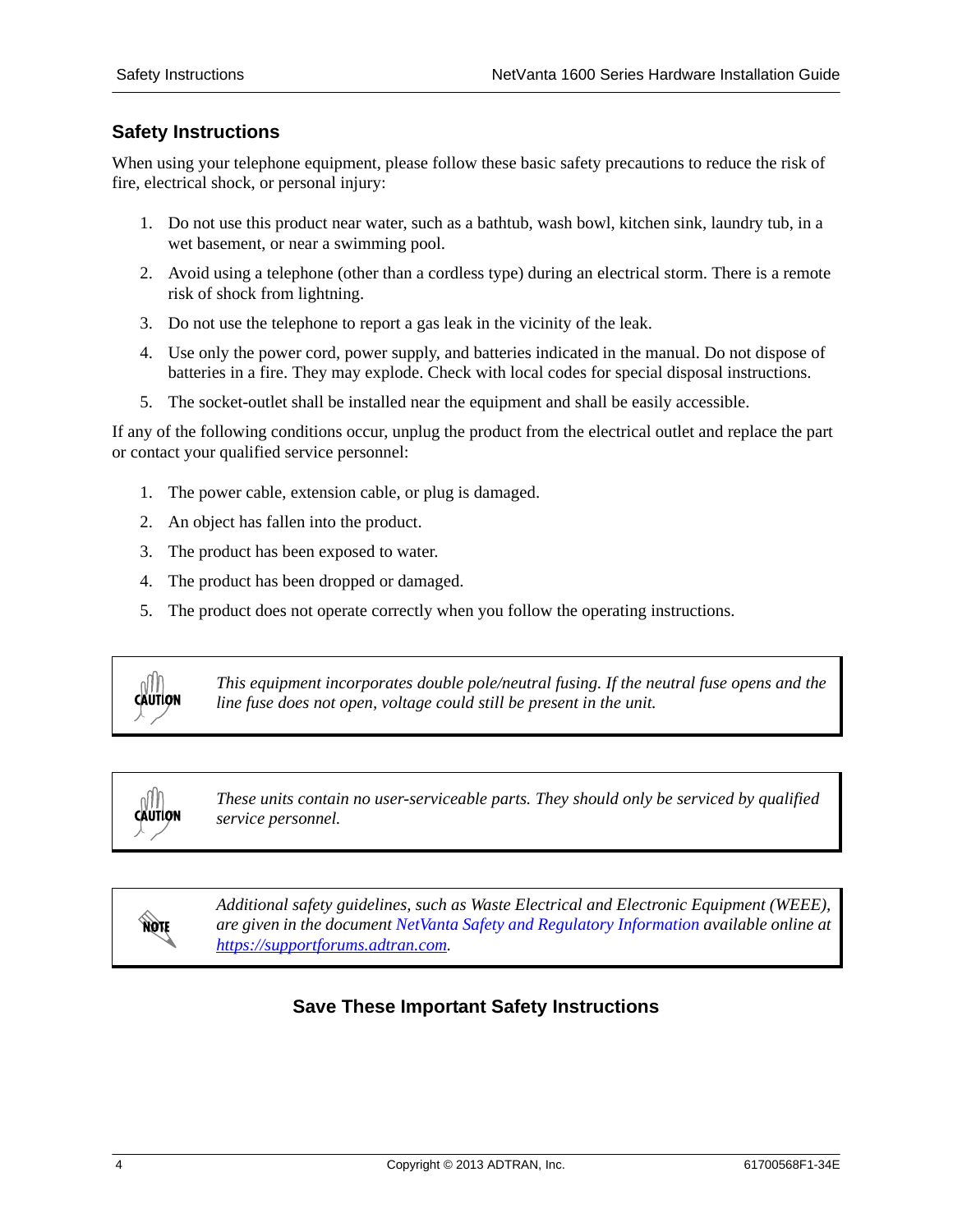# **FCC Radio Frequency Interference Statement**

This equipment has been tested and found to comply with the limits for a Class A digital device, pursuant to Part 15 of the Federal Communications Commission (FCC) rules. These limits are designed to provide reasonable protection against harmful interference when the equipment is operated in a commercial environment. This equipment generates, uses, and can radiate radio frequency energy and, if not installed and used in accordance with the instruction manual, may cause harmful interference to radio frequencies. Operation of this equipment in a residential area is likely to cause harmful interference in which case the user will be required to correct the interference at his own expense.

| NetVanta Module P/N and Name |                                 | NetVanta 1638                                                                                                                                   | NetVanta 1638P                                                           |
|------------------------------|---------------------------------|-------------------------------------------------------------------------------------------------------------------------------------------------|--------------------------------------------------------------------------|
| 1700470F1                    | Dual Stacking XIM               | FCC Part 15 Class A<br><b>EN 55022 Class A</b><br><b>EN 55024</b>                                                                               | <b>FCC Part 15 Class A</b><br><b>EN 55022 Class A</b><br>EN 55024        |
| 1700471F1                    | Dual SFP+ XIM                   | FCC Part 15 Class A<br><b>EN 55022 Class A</b><br>EN 55024<br>EN 386 300                                                                        | FCC Part 15 Class A<br><b>EN 55022 Class A</b><br>EN 55024<br>EN 386 300 |
| 1700473F1                    | Dual SFP XIM                    | FCC Part 15 Class A<br><b>EN 55022 Class A</b><br>EN 55024<br>EN 386 300                                                                        | FCC Part 15 Class A<br>EN 55022 Class A<br>EN 55024<br>EN 386 300        |
| 1700460F1                    | NetVanta 120 W AC Power Supply  | FCC Part 15 Class A<br><b>EN 55022 Class A</b><br><b>EN 55024</b><br>EN 61000-3-2<br>EN 61000-3-3<br>ICES 003 Class A<br>AS/NZS CISPR22 Class A | N/A                                                                      |
| 1700462F1                    | NetVanta 500 W PoE Power Supply | N/A                                                                                                                                             | FCC Part 15 Class A<br>ICES 003 Class A                                  |

# <span id="page-4-0"></span>**Electromagnetic Compatibility (EMC) Table**

## **Canadian Emissions Requirements**

This digital apparatus does not exceed the Class A limits for radio noise emissions from digital apparatus as set out in the interference-causing equipment standard entitled "Digital Apparatus," ICES-003 of the Department of Communications.

Cet appareil numérique respecte les limites de bruits radioelectriques applicables aux appareils numériques de Class A prescrites dans la norme sur le materiel brouilleur: "Appareils Numériques," NMB-003 edictee par le ministre des Communications.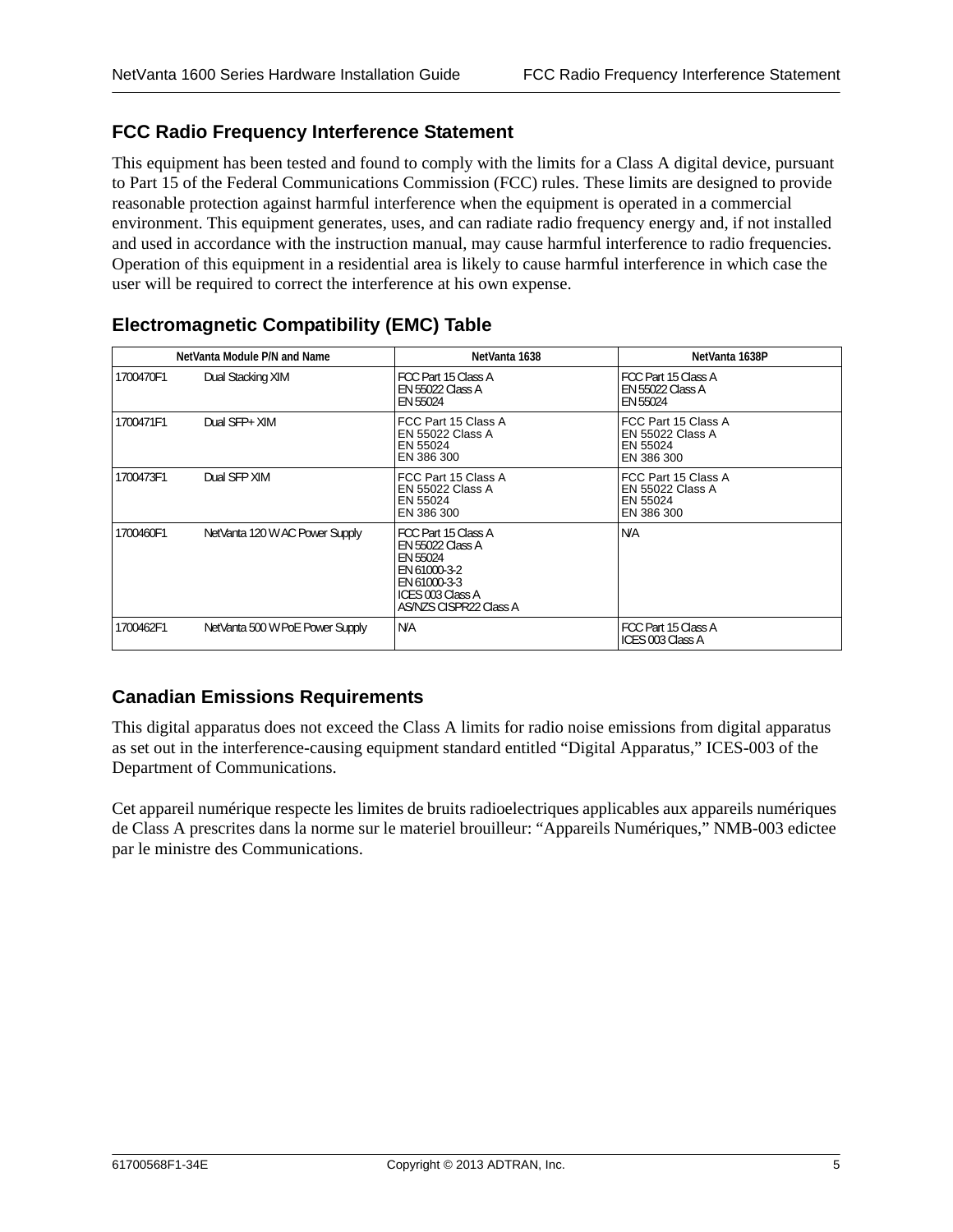# **Toll Fraud Liability**

Be advised that certain security risks are inherent in the use of any telecommunications or networking equipment, including but not limited to, toll fraud, Denial of Service (DoS) attacks, loss or theft of data, and the unauthorized or illegal use of said equipment. ADTRAN OFFERS NO WARRANTIES, EITHER EXPRESSED OR IMPLIED, REGARDING THE PREVENTION, DETECTION, OR DETERRENCE OF TOLL FRAUD, NETWORKING ATTACKS, OR UNAUTHORIZED, ILLEGAL, OR IMPROPER USE OF ADTRAN EQUIPMENT OR SOFTWARE. THEREFORE, ADTRAN IS NOT LIABLE FOR ANY LOSSES OR DAMAGES RESULTING FROM SUCH FRAUD, ATTACK, OR IMPROPER USE, INCLUDING, BUT NOT LIMITED TO, HUMAN AND DATA PRIVACY, INTELLECTUAL PROPERTY, MATERIAL ASSETS, FINANCIAL RESOURCES, LABOR AND LEGAL COSTS. Ultimately, the responsibility for securing your telecommunication and networking equipment rests with you, and you are encouraged to review documentation regarding available security measures, their configuration and implementation, and to test such features as is necessary for your network.

## **Service and Warranty**

For information on the service and warranty of ADTRAN products, visit the *[Support](http://www.adtran.com/web/page/portal/Adtran/wp_support_landing)* section of the ADTRAN website at [http://www.adtran.com.](http:www.adtran.com)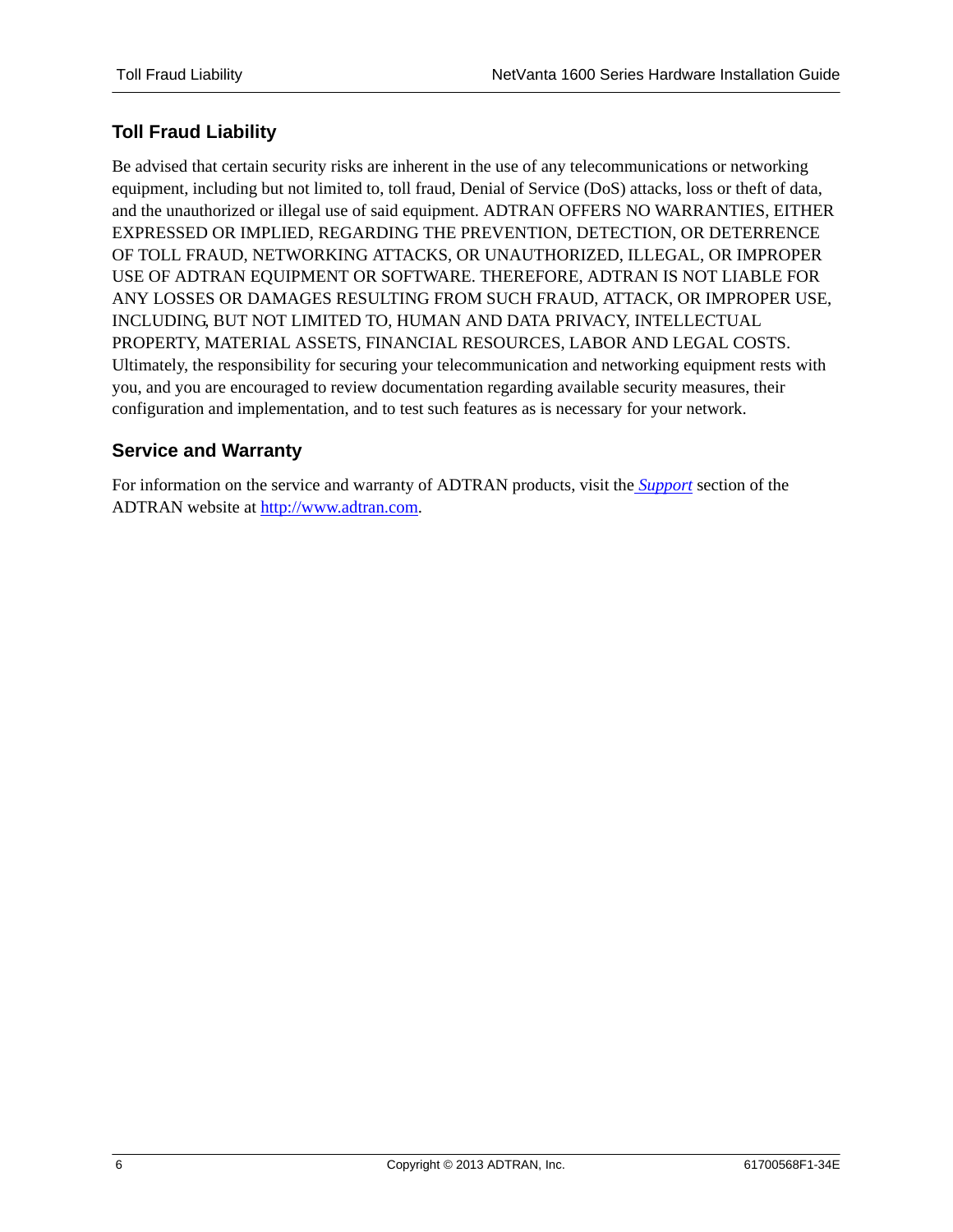# **Table of Contents**

| Power over Ethernet (and according to the control of the control of the control of the control of the control of the control of the control of the control of the control of the control of the control of the control of the<br>Redundant Power Supply (and accommodation of the contract of the contract of the Redundant Power Supply (and t |
|-------------------------------------------------------------------------------------------------------------------------------------------------------------------------------------------------------------------------------------------------------------------------------------------------------------------------------------------------|
|                                                                                                                                                                                                                                                                                                                                                 |
|                                                                                                                                                                                                                                                                                                                                                 |
|                                                                                                                                                                                                                                                                                                                                                 |
|                                                                                                                                                                                                                                                                                                                                                 |
| Appendix A.                                                                                                                                                                                                                                                                                                                                     |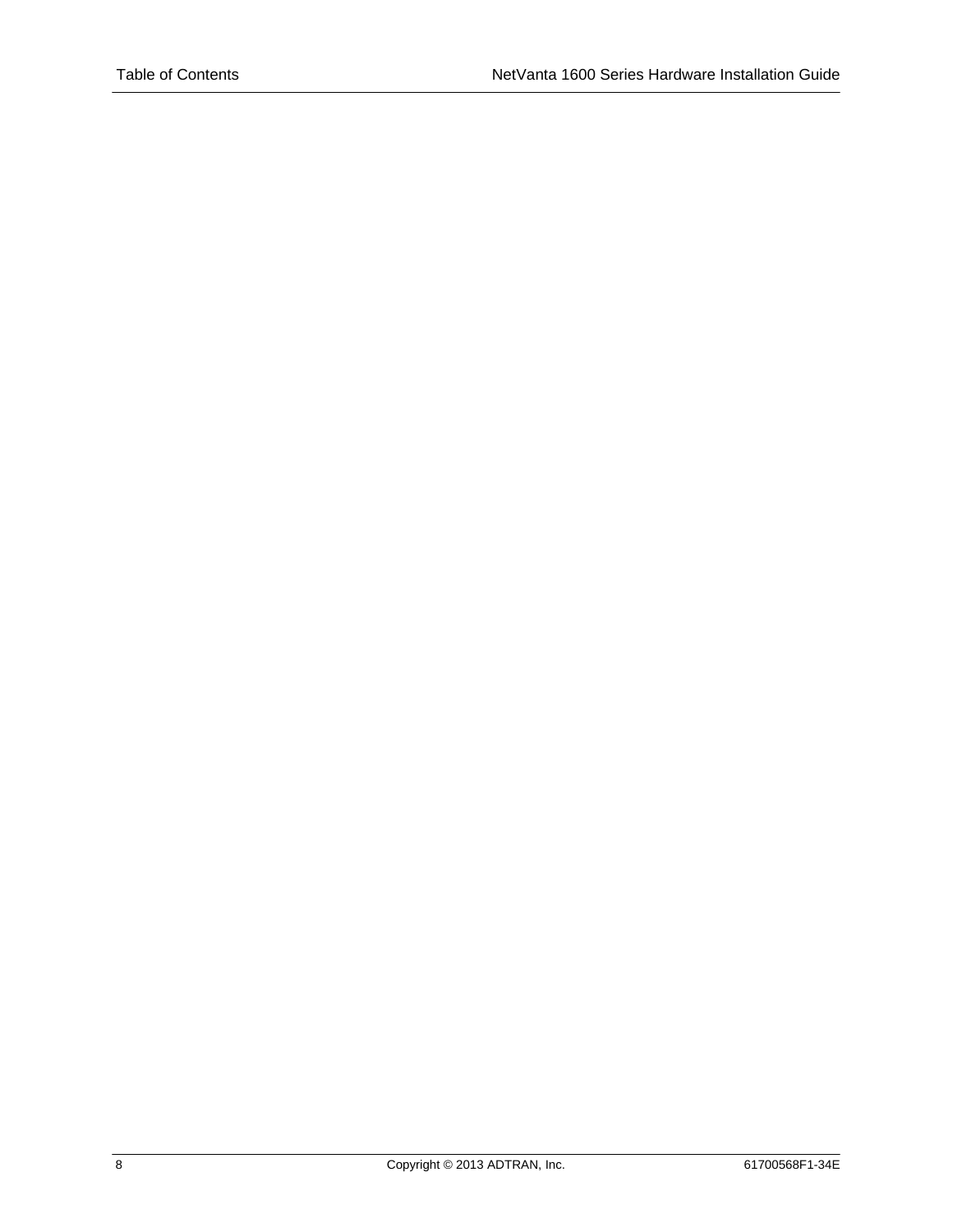# **List of Figures**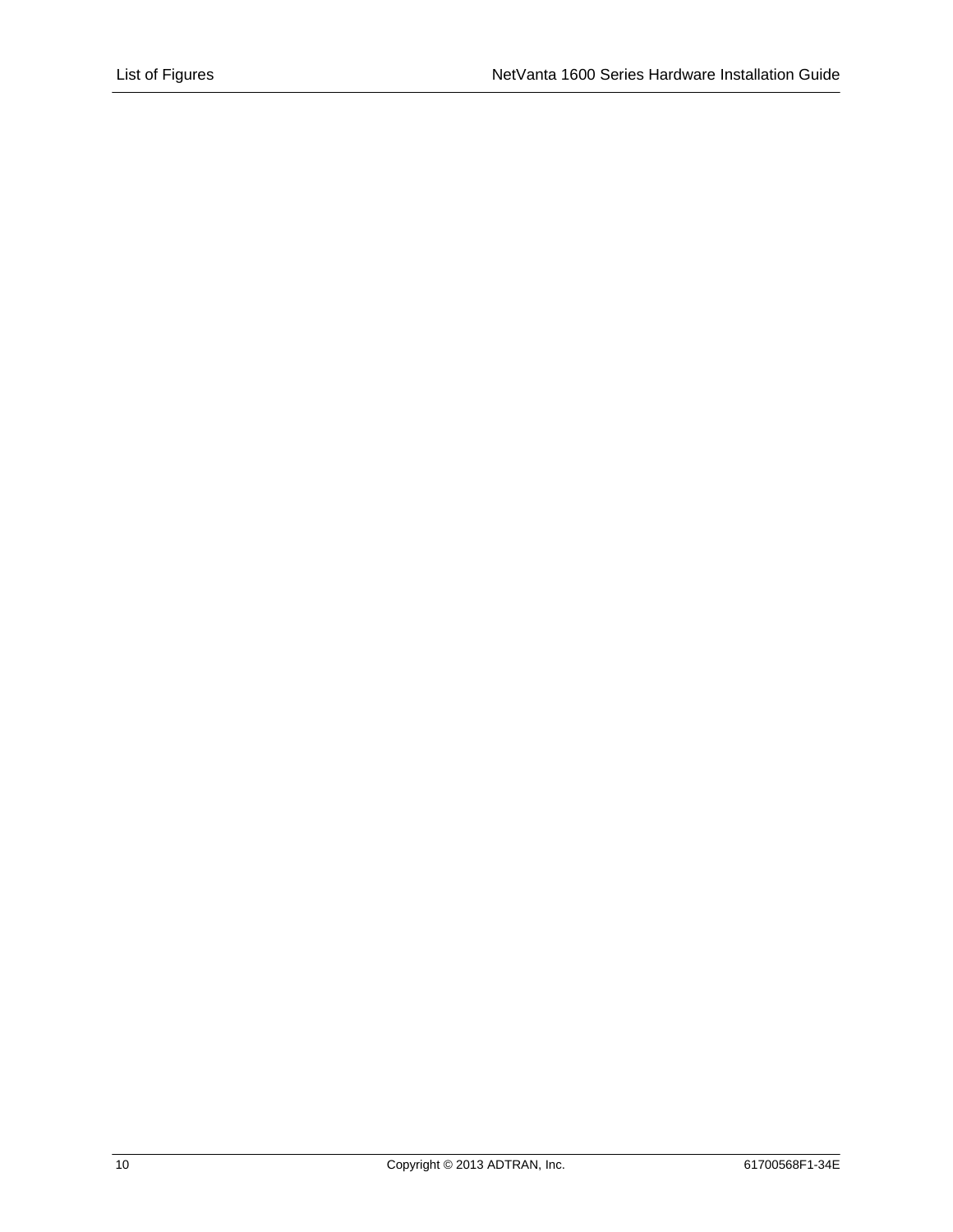# **List of Tables**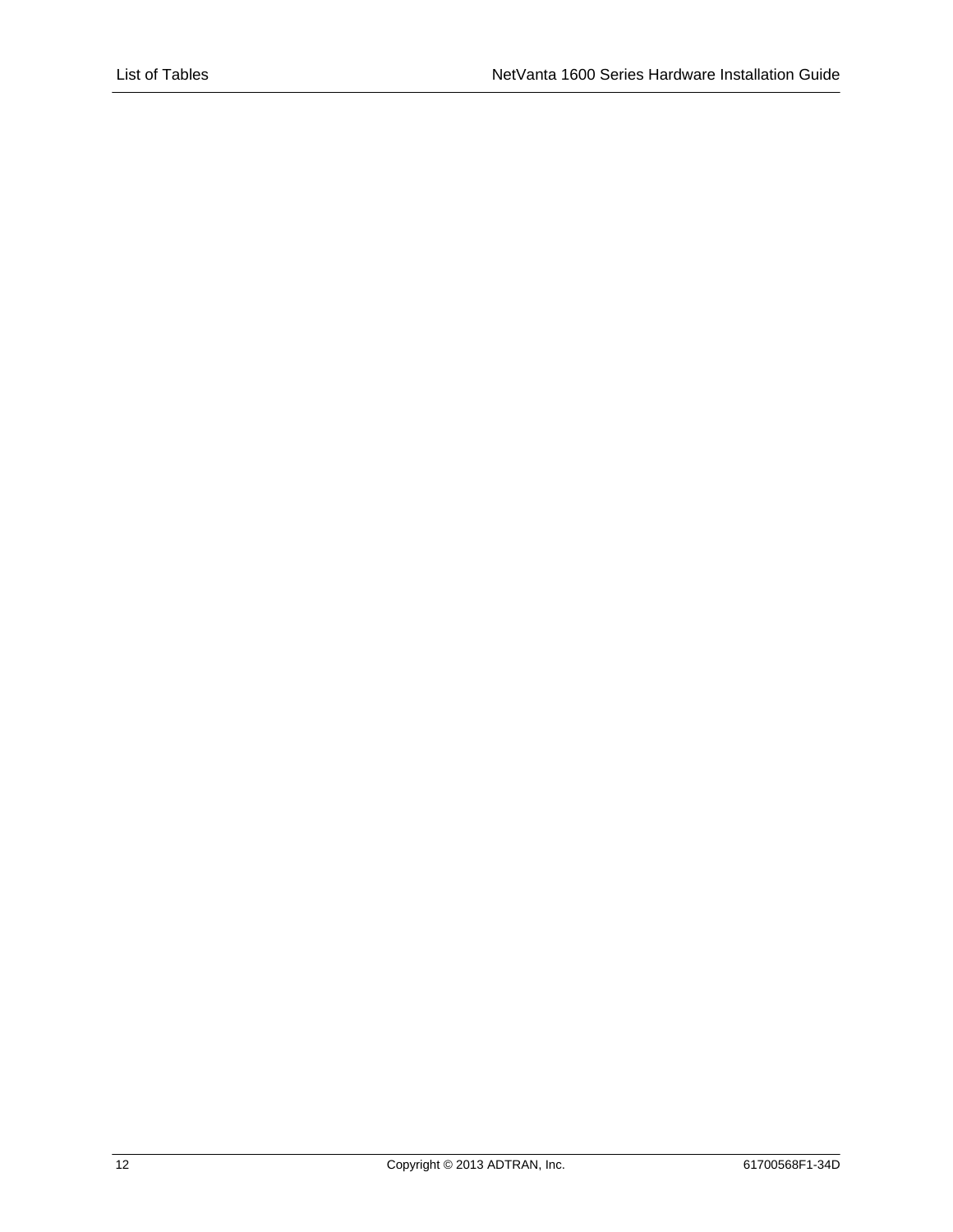# <span id="page-12-0"></span>**1. INTRODUCTION**

The NetVanta 1600 Series Gigabit Switches include the NetVanta 1638 and the NetVanta 1638P (Power over Ethernet (PoE)).



*In this document, the term NetVanta 1600 means all of the units collectively. If a statement only applies to one particular switch, the text refers to that switch individually.*

This hardware installation guide lists the NetVanta 1600 Series units' specifications, describes the physical characteristics of the units, introduces basic functionality, and provides installation instructions.

- *[Physical Descriptions on page 14](#page-13-0)*
- *[Product Specifications on page 22](#page-21-0)*
- *[Option Modules on page 25](#page-24-0)*
- *[Unit Installation on page 29](#page-28-0)*
- *[NetVanta 1131 RPS/EPS on page 34](#page-33-0)*

For additional information on mounting options, powering the unit, installing option modules, and installing the NetVanta 1131 RPS/EPS refer to the following sections:

- *[Mounting Options on page 30](#page-29-1)*
- *[Replacing the Power Supply on page 31](#page-30-1)*
- *[Installing XAUI Interface Modules on page 33](#page-32-0)*
- *[Installing the NetVanta 1131 RPS/EPS on page 37](#page-36-0)*

For information on switch configuration for a specific application, refer to the configuration guides provided on [the](https://supportforums.adtran.com) ADTRAN Support Community. For details on the command line interface (CLI), refer to the *AOS Command Reference Guide*. All other related documents are also available onl[ine at](https://supportforums.adtran.com)  http://supportforums.adtran.com.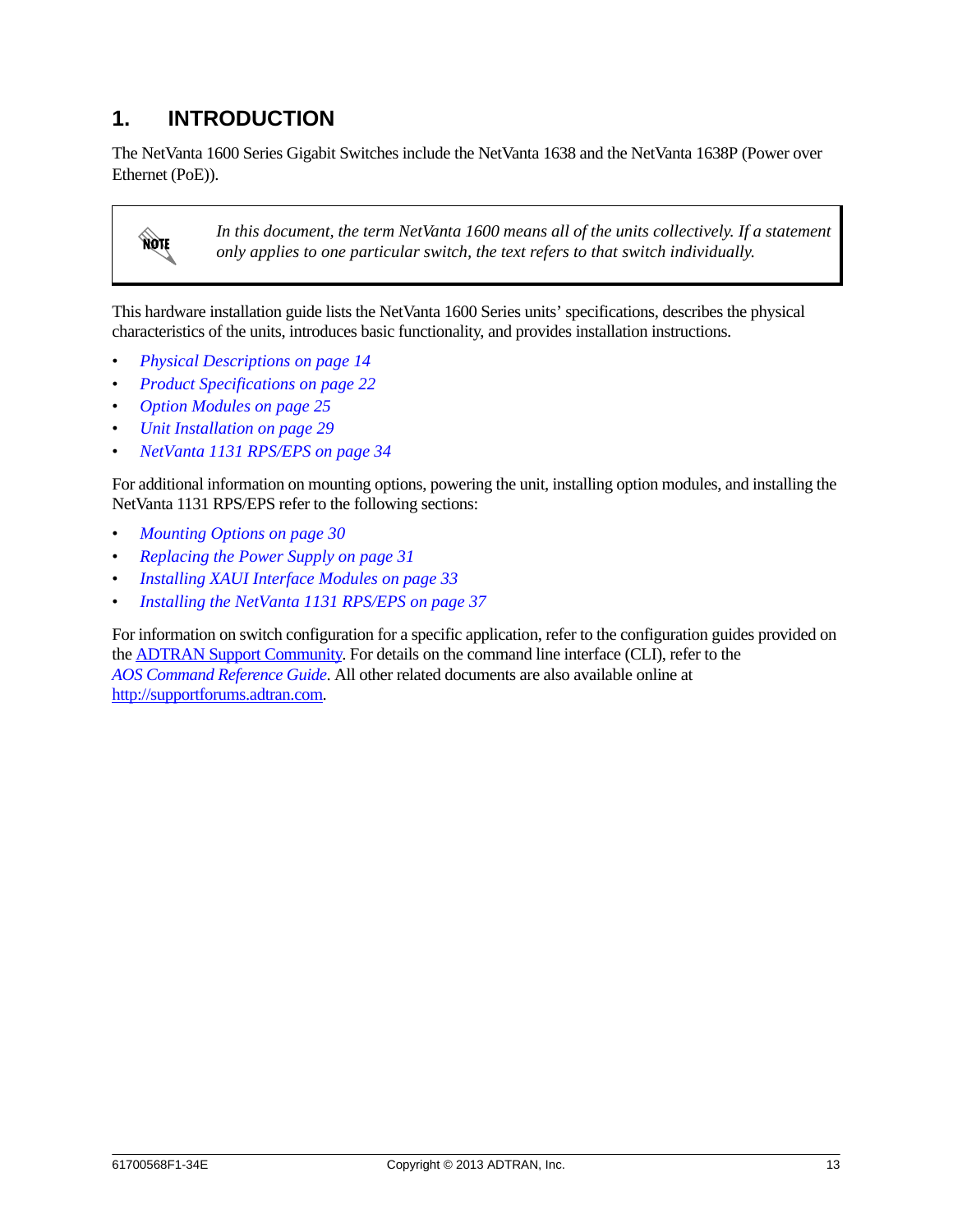# <span id="page-13-0"></span>**2. PHYSICAL DESCRIPTIONS**

The NetVanta 1600 Series is a 48-port multi-layer Gigabit Ethernet switch. These high-capacity Ethernet switches provides Layer 2 and Layer 3 switching capability. Two dual high-speed option module slots provide optional 10 G interfaces. Applications for the NetVanta 1600 Series include edge switching with high-speed stacking and network aggregation.

The NetVanta 1600 Series units' front panels contain 48 10/100/1000Base-T Ethernet interfaces that are accessed via standard RJ-45 connectors. Also, on the front panel a Type A universal serial bus (USB) host connector is integrated into the 10/100Base-T (RJ-45) management port.

The NetVanta 1600 Series is housed in a 1U-high rack-mountable metal enclosure that includes field replaceable power supplies and fans. The NetVanta 1638 is shipped with the NetVanta 120 W AC power supply (P/N 1700460F1) installed that provides +12 VDC and a redundant power supply (RPS) connector. The NetVanta 1638P is shipped with the NetVanta 500 W PoE power supply (P/N 1700462F1) installed that provides +12 VDC and +50 VDC and both an RPS and an extended power supply (EPS) connector.

NetVanta 1600 Series units run the ADTRAN Operating System (AOS), and are managed through an EIA-232 (DB-9) console port located on the front panel, a 10/100Base-T Ethernet management port, Telnet session, or the Web-based graphical user interface (GUI). The NetVanta 1600 Series is RoHS compliant.

# <span id="page-13-1"></span>**ActivChassis**

ActivChassis is a feature of the NetVanta 1600 Series in which multiple devices, such as Layer 2 or Layer 3 switches, are connected to create a virtual chassis that can be managed as a single virtual switch. The devices are stacked using ActivChassis ports to create a larger logical device comprised of the individual devices. This feature allows multiple devices to share resources and operate as though they are part of a larger chassis-based system, while allowing configuration and control of the logical device from a single member. In ActivChassis, each device adds its set of ports and hardware tables to form a logical device. Refer to the *[ActivChassis in AOS](https://supportforums.adtran.com/docs/DOC-5903)*  configuration guide available on the [ADTRAN Support Forum](https://supportforums.adtran.com) for more information on configuring the NetVanta 1600 Series for ActivChassis.

# <span id="page-13-2"></span>**Power over Ethernet**

The NetVanta 1638P PoE device provides the same basic functionality as the NetVanta 1638 product. By default, the PoE switch discovers attached powered devices (PDs) and provides 50 VDC to the PD via Ethernet cabling. The NetVanta 1638P is fully compliant with the IEEE 802.3af PoE and IEEE 802.3at PoE+ standards and also supports legacy PDs.

# <span id="page-13-3"></span>**Redundant Power Supply**

All NetVanta 1600 Series units provide a connection for an optional RPS on the rear panel. The NetVanta 1131 RPS/EPS (P/N 1700530F1) is sold separately. When connected, the RPS will provide 120 W of backup power should the internal power supply fail. The units will automatically switch to RPS when needed, providing uninterrupted power to the unit. Refer to *[NetVanta 1131 RPS/EPS on page 34](#page-33-0)* for more information.

# <span id="page-13-4"></span>**Extended Power Supply**

The NetVanta 1638P unit also provides a connection for an optional EPS on the rear panel. The NetVanta 1131 RPS/EPS (P/N 1700530F1) is sold separately. When an EPS is connected, the internal and external supplies will use load sharing to provide up to 740 W of power for PoE applications. In the event that the internal power supply fails, the EPS will provide up to 370 W of power for PoE applications. Refer to *[NetVanta 1131 RPS/EPS](#page-33-0)  [on page 34](#page-33-0)* for more information.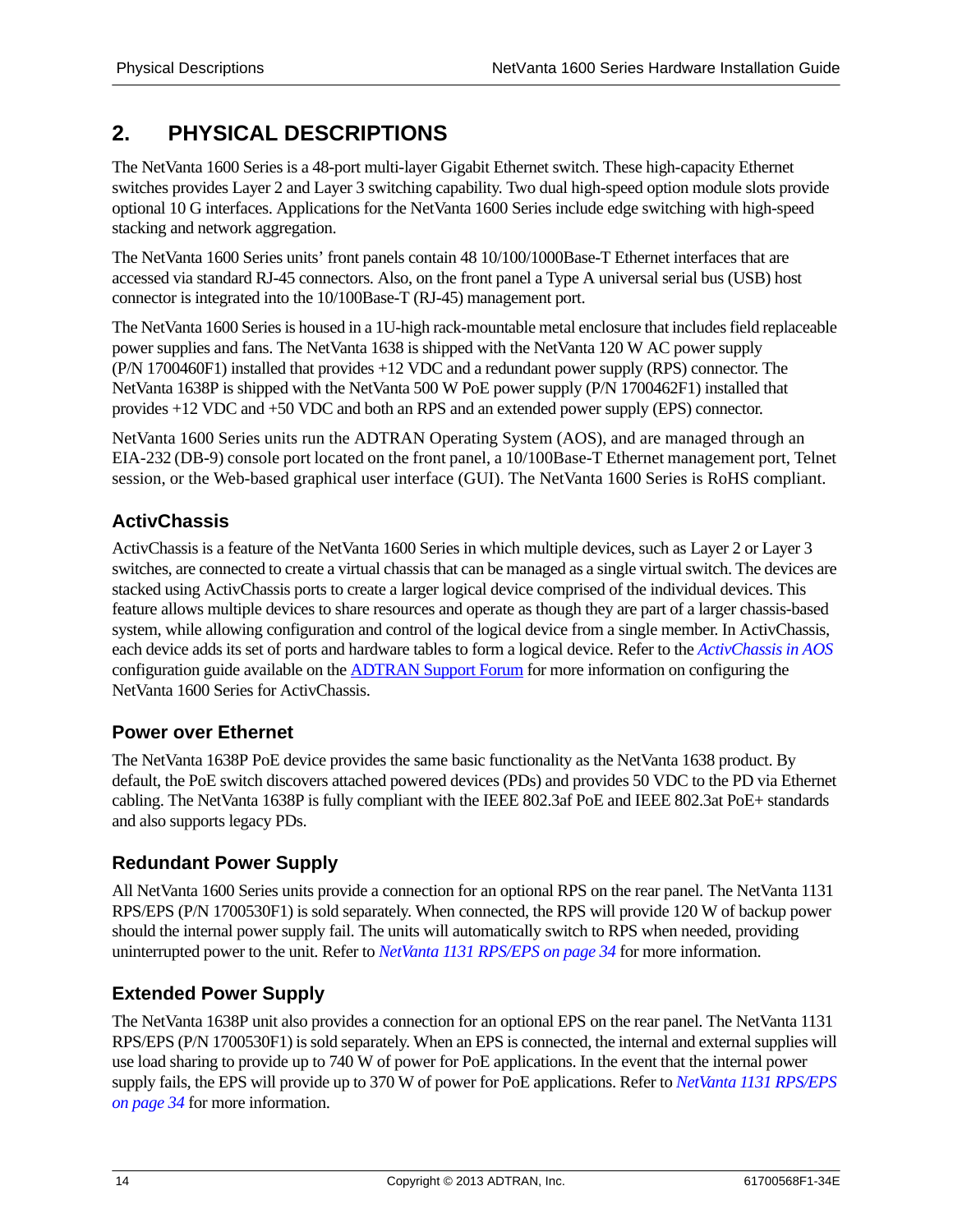## <span id="page-14-0"></span>**NetVanta 1600 Series Shipping Contents**

Each NetVanta 1600 Series unit is shipped in its own cardboard shipping carton. Open each carton carefully, and avoid deep penetration into the carton with sharp objects.

After unpacking the unit, inspect it for possible shipping damage. If the equipment has been damaged in transit, immediately file a claim with the carrier and contact ADTRAN Customer Service (refer to the *Support* [page on](http://www.adtran.com/web/url/support )  [the ADTRAN website at h](http://www.adtran.com/web/url/support )ttp://www.adtran.com/support).

Domestic shipments of the NetVanta 1638 include the following items:

- NetVanta 1638 base unit
- NetVanta 120 W AC power supply
- A detachable power cable with a grounded, three-prong plug
- Quick start guide
- Two 19-inch rack mounting brackets and eight screws

International shipments of the NetVanta 1638 include the following items:

- NetVanta 1638 base unit
- NetVanta 120 W AC power supply
- All necessary power cords
- Quick start guide
- Two 19-inch rack mounting brackets and eight screws

Domestic shipments of the NetVanta 1638P include the following items:

- NetVanta 1638P base unit
- NetVanta 500 W PoE power supply
- A detachable power cable with a grounded, three-prong plug
- Quick start guide
- Two 19-inch rack mounting brackets and eight screws

International shipments of the NetVanta 1638P include the following items:

- NetVanta 1638P base unit
- NetVanta 500 W PoE power supply
- All necessary power cords
- Quick start guide
- Two 19-inch rack mounting brackets and eight screws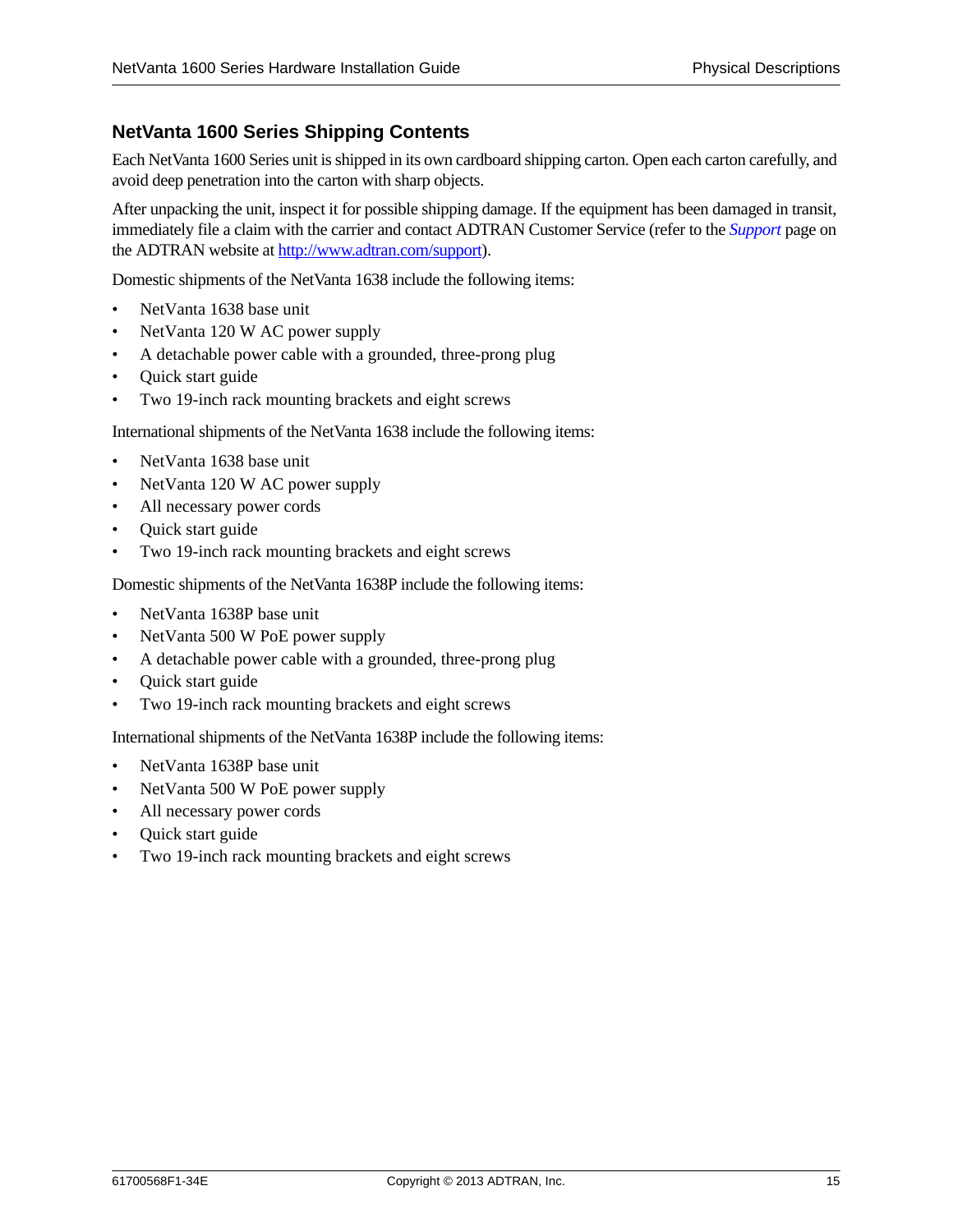# <span id="page-15-0"></span>**NetVanta 1638**

### *Front Panel Design*

The NetVanta 1638 front panel is shown below. *[Table 1 on page 21](#page-20-1)* describes all of the LEDs, and *[Appendix A on page 43](#page-42-4)* shows the connector pinouts.



### **Figure 1. NetVanta 1638 Front Panel Layout**

#### <span id="page-15-1"></span>**Front Panel Features**

#### **Status LED**

The **STAT** LED is located on the upper left side of the unit and indicates the unit's status.

#### **Redundant Power Supply LED**

The **RPS** LED is located on the upper left side of the unit and indicates RPS status.

#### **High-Speed Port LEDs**

The high-speed port LEDs labeled **X1/1**, **X1/2**, **X2/1**, and **X2/2** are located on the upper left portion of the unit's front panel and indicate when there is link/activity on the four 10 Gigabit Ethernet interfaces.

#### **Port LEDs**

The port LEDs labeled **1** through **48** are located above the 10/100/1000Base-T Ethernet interfaces. Using the LED mode switch, these LEDs can display either link/activity or VCID status.

#### **LED Mode Switch**

The LED mode switch is located on the left side of the unit and is used to toggle Ports **1** through **48** between link/activity and VCID display modes.

#### **Link/Activity LED**

The **LINK/ACT** LED is located on the left side of the unit and indicates that the port LEDs are displaying link/activity for the interface.

#### **VCID LED**

**AQIF** 

The **VCID** LED is located on the left side of the unit and indicates that the port LEDs are displaying VCID.

#### **CONSOLE Interface**

The **CONSOLE** interface is an EIA-232 serial port (DCE) that provides local management and configuration (via a DB-9 female connector). See *[Table A-1 on page 43](#page-42-3)* for pinouts.

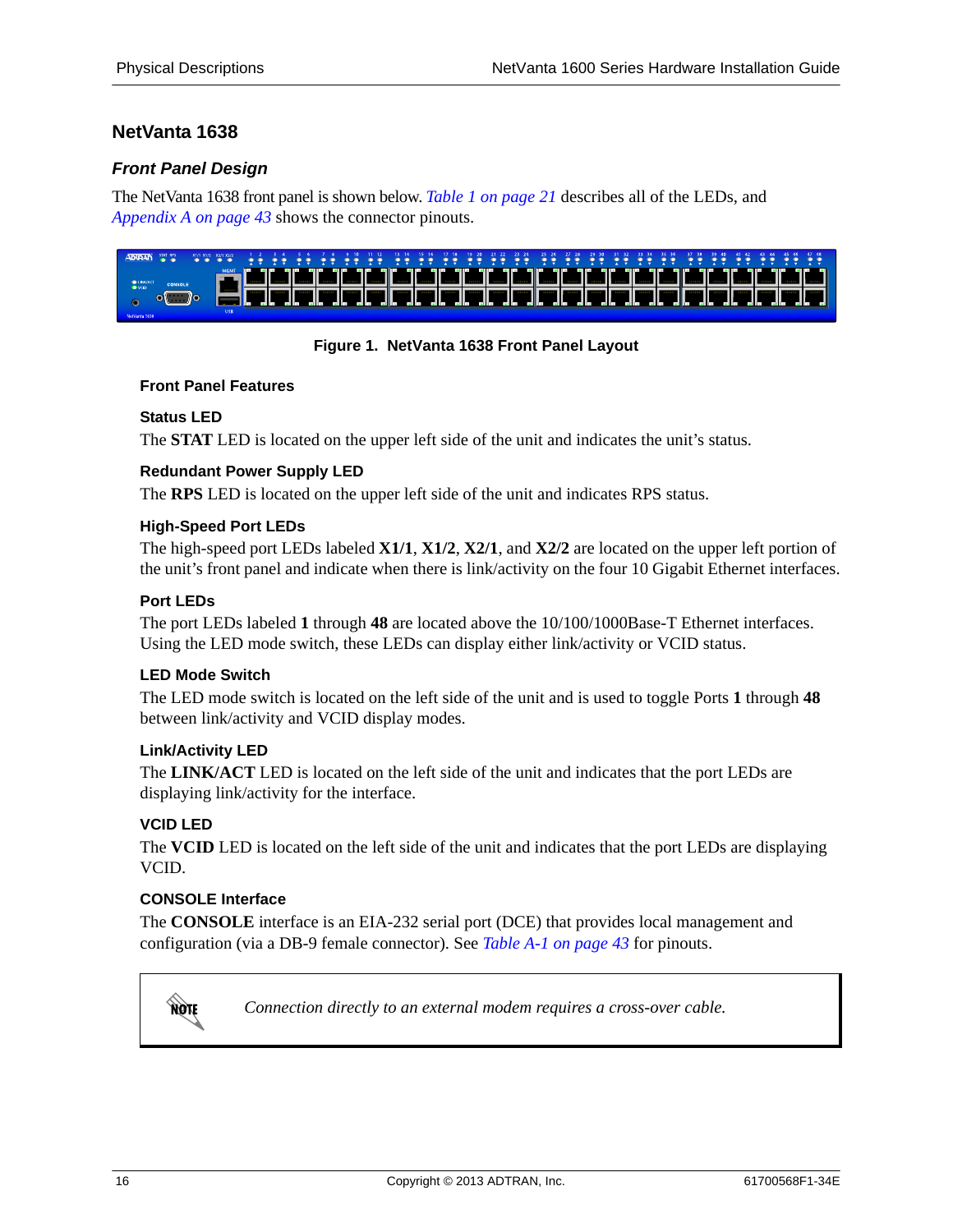#### **Management Interface**

The 10/100Base-T management interface labeled **MGMT** is located above the USB interface. LEDs in the RJ-45 connector provide link and activity indications for the management interface. The management interface provides the following:

- 10Base-T or 100Base-T with a single connector
- Auto MDIX
- Autonegotiation
- Advanced cable diagnostics
- CSMA/CD
- IEEE 802.3 compatibility

#### **USB Interface**

The USB interface labeled **USB** is located below the management interface.

#### **10/100/1000Base-T Ethernet Interfaces**

The front panel contains 48 10/100/1000Base-T Ethernet interfaces (RJ-45). These interfaces are arranged in stacked pairs, with the numbers **1** through **48** screened from left to right directly above the corresponding ports. Status LEDs for each stacked pair of interfaces are located directly over the interfaces. See *[Table A-2 on page 43](#page-42-5)* for pinouts.

#### *Rear Panel Design*

The NetVanta 1638 rear panel is shown below.



**Figure 2. NetVanta 1638 Rear Panel Layout**

#### <span id="page-16-0"></span>**Rear Panel Interfaces**

#### **Option Module Slots**

The rear panel contains two high-speed option module slots labeled **X1** and **X2** that accept a variety of high-speed option modules.

#### **NetVanta 120 W AC Power Supply**

The rear panel houses the field replaceable NetVanta 120 W AC power supply. For information on replacing the power supply, refer *[Replacing the Power Supply on page 31](#page-30-1)*.

#### *RPS*

The NetVanta 120 W AC power supply has a power input to a +12 VDC RPS. The **RPS** LED, located on the front panel of the unit, indicates RPS status.

#### *Power Connection*

The NetVanta 120 W AC power supply has a power input to the AC universal power supply. Refer to *[Supplying Power to the Unit on page 31](#page-30-0)* for connection details.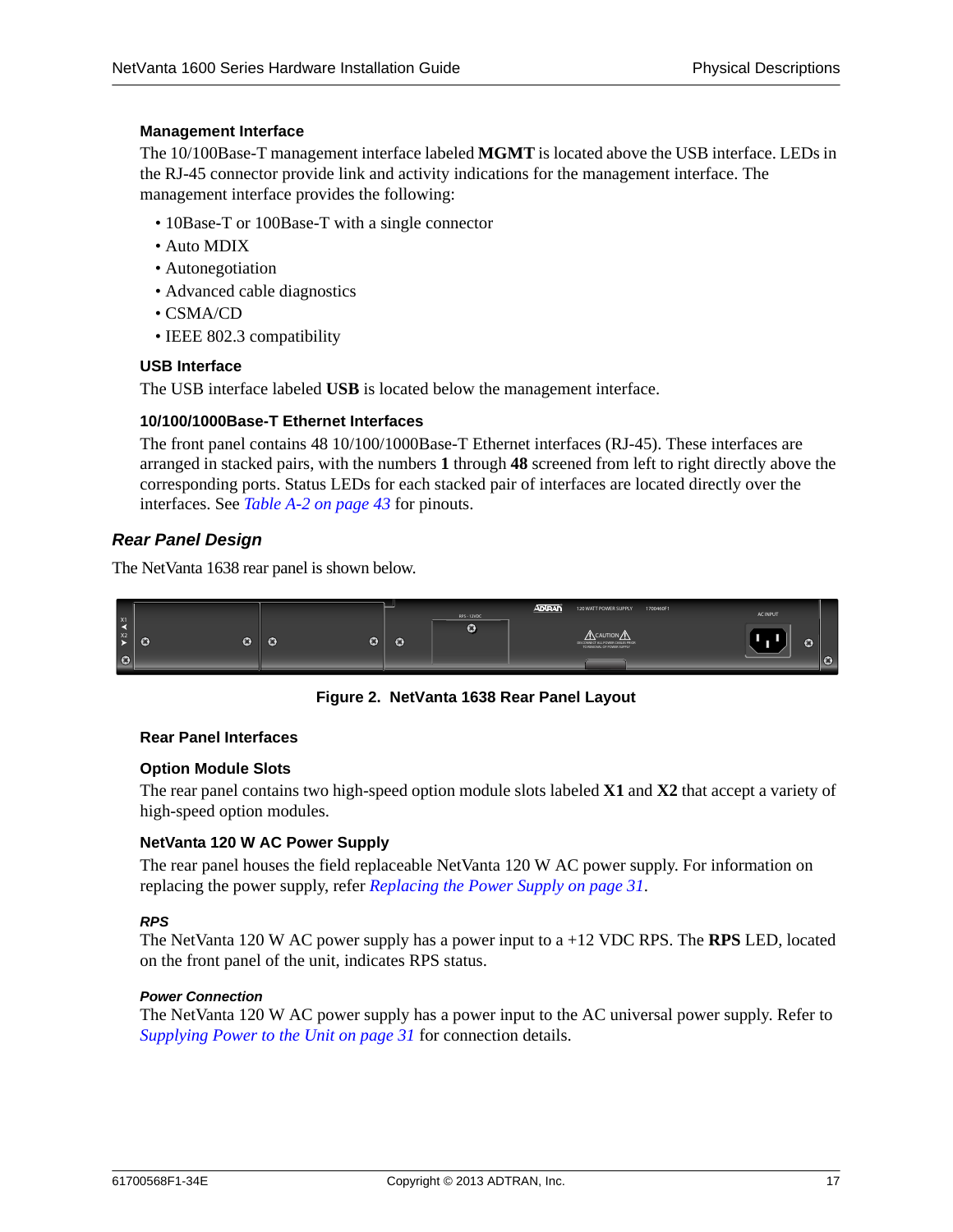# <span id="page-17-0"></span>**NetVanta 1638P**

### *Front Panel Design*

The NetVanta 1638P front panel is shown below. *[Table 1 on page 21](#page-20-1)* describes all of the LEDs, and *[Appendix A on page 43](#page-42-4)* shows the connector pinouts.



#### **Figure 3. NetVanta 1638P Front Panel Layout**

#### <span id="page-17-1"></span>**Front Panel Features**

#### **Status LED**

The **STAT** LED is located on the upper left side of the unit and indicates the unit's status.

#### **Redundant Power Supply LED**

The **RPS** LED is located on the upper left side of the unit and indicates RPS status.

#### **Extended Power Supply LED**

The EPS LED is located on the upper left side of the unit and indicates EPS status.

#### **High-Speed Port LEDs**

The high-speed port LEDs labeled **X1/1**, **X1/2**, **X2/1**, and **X2/2** are located on the upper left portion of the unit's front panel and indicate when there is link/activity on the four 10 Gigabit Ethernet interfaces.

#### **Port LEDs**

The port LEDs labeled **1** through **48** are located above the 10/100/1000Base-T Ethernet interfaces. Using the LED mode switch, these LEDs can display either link/activity, PoE, or VCID status.

#### **LED Mode Switch**

The LED mode switch is located on the left side of the unit and is used to toggle Ports **1** through **48** between link/activity, PoE, and VCID display modes.

#### **Link/Activity LED**

The **LINK/ACT** LED is located on the left side of the unit and indicates that the port LEDs are displaying link/activity for the interface.

#### **VCID LED**

The **VCID** LED is located on the left side of the unit and indicates that the port LEDs are displaying VCID.

#### **PoE LED**

The **PoE** LED is located on the left side of the unit and indicates that the port LEDs are displaying PoE status.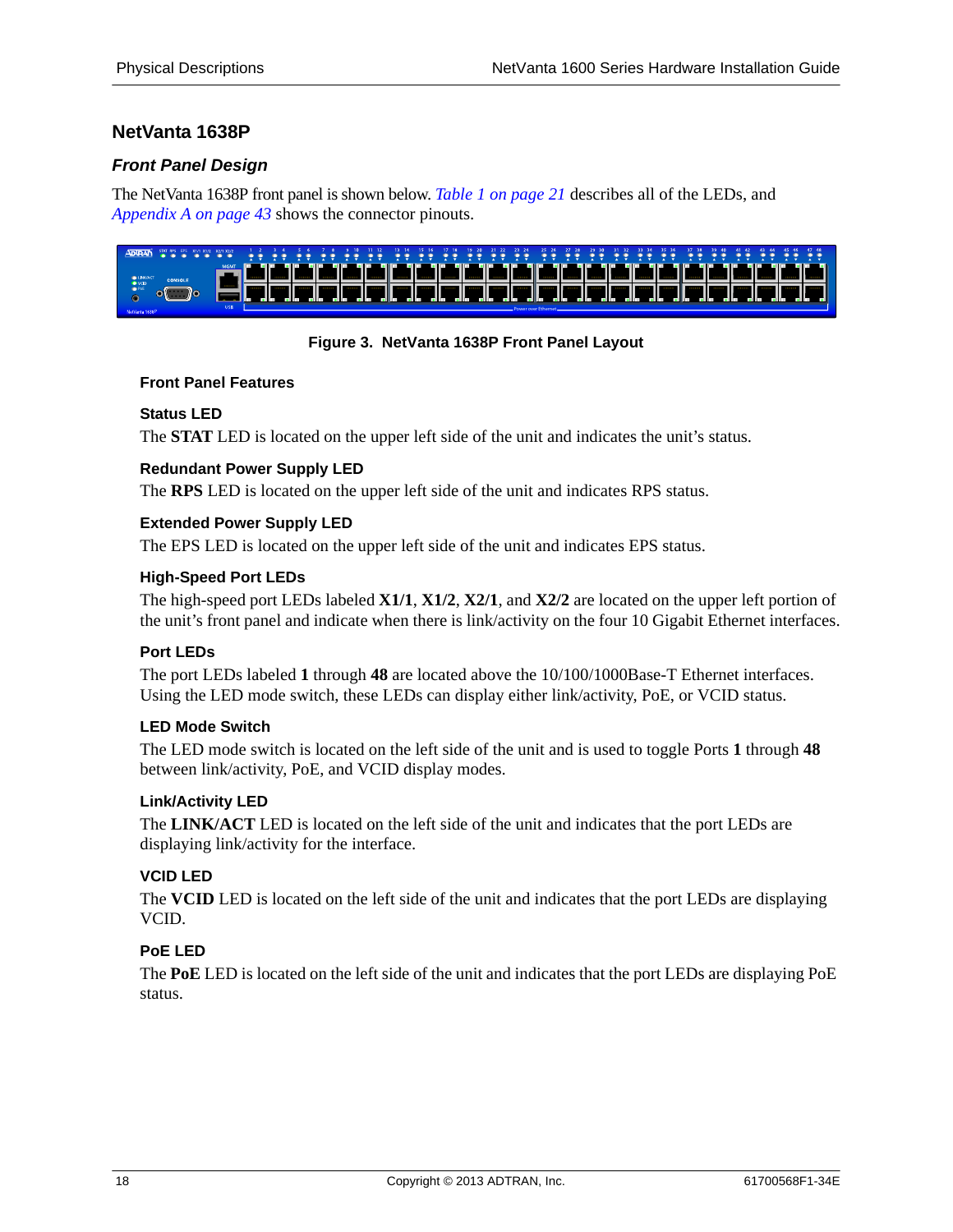#### **CONSOLE Interface**

The **CONSOLE** interface is an EIA-232 serial port (DCE) that provides local management and configuration (via a DB-9 female connector). See *[Table A-1 on page 43](#page-42-3)* for pinouts.



*Connection directly to an external modem requires a cross-over cable.*

#### **Management Interface**

The 10/100Base-T management interface labeled **MGMT** is located above the USB interface. LEDs in the RJ-45 connector provide link and activity indications for the management interface. The management interface provides the following:

- 10Base-T or 100Base-T with a single connector
- Auto MDIX
- Autonegotiation
- Advanced cable diagnostics
- CSMA/CD
- IEEE 802.3 compatibility

#### **USB Interface**

The USB interface labeled **USB** is located below the management interface.

#### **10/100/1000Base-T Ethernet Interfaces**

The front panel contains 48 10/100/1000Base-T Ethernet interfaces (RJ-45). These interfaces are arranged in stacked pairs, with the numbers **1** through **48** screened from left to right directly above the corresponding ports. Status LEDs for each stacked pair of interfaces are located directly over the interfaces. See *[Table A-2 on page 43](#page-42-5)* for pinouts.

#### *Rear Panel Design*

The NetVanta 1638P rear panel is shown below.



**Figure 4. NetVanta 1638P Rear Panel Layout**

#### <span id="page-18-0"></span>**Rear Panel Interfaces**

#### **Option Module Slots**

The rear panel contains two high-speed option module slots labeled **X1** and **X2** that accept a variety of high-speed option modules.

#### **NetVanta 500 W PoE Power Supply**

The rear panel houses the field replaceable NetVanta 500 W PoE power supply. For information on replacing the power supply, refer to *[Replacing the Power Supply on page 31](#page-30-1)*.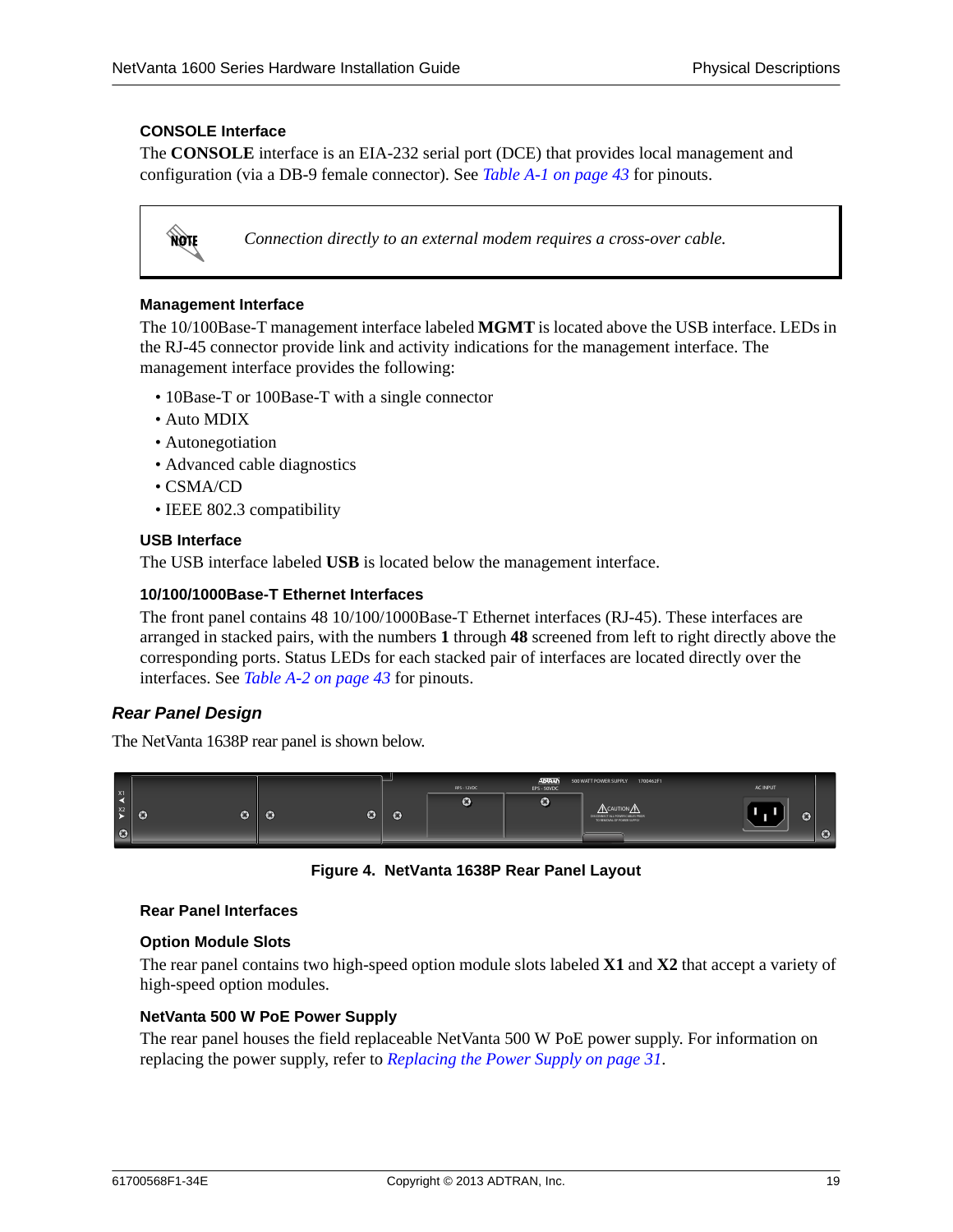### *RPS*

The NetVanta 500 W PoE power supply has a power input to a +12 VDC RPS. The **RPS** LED, located on the front panel of the unit, indicates RPS status.

#### *EPS*

The NetVanta 500 W PoE power supply has a power input to a +50 VDC EPS. The **EPS** LED, located on the front panel of the unit, indicates EPS status.

#### *Power Connection*

The NetVanta 500 W PoE power supply has a power input to the AC universal power supply. Refer to *[Supplying Power to the Unit on page 31](#page-30-0)* for connection details.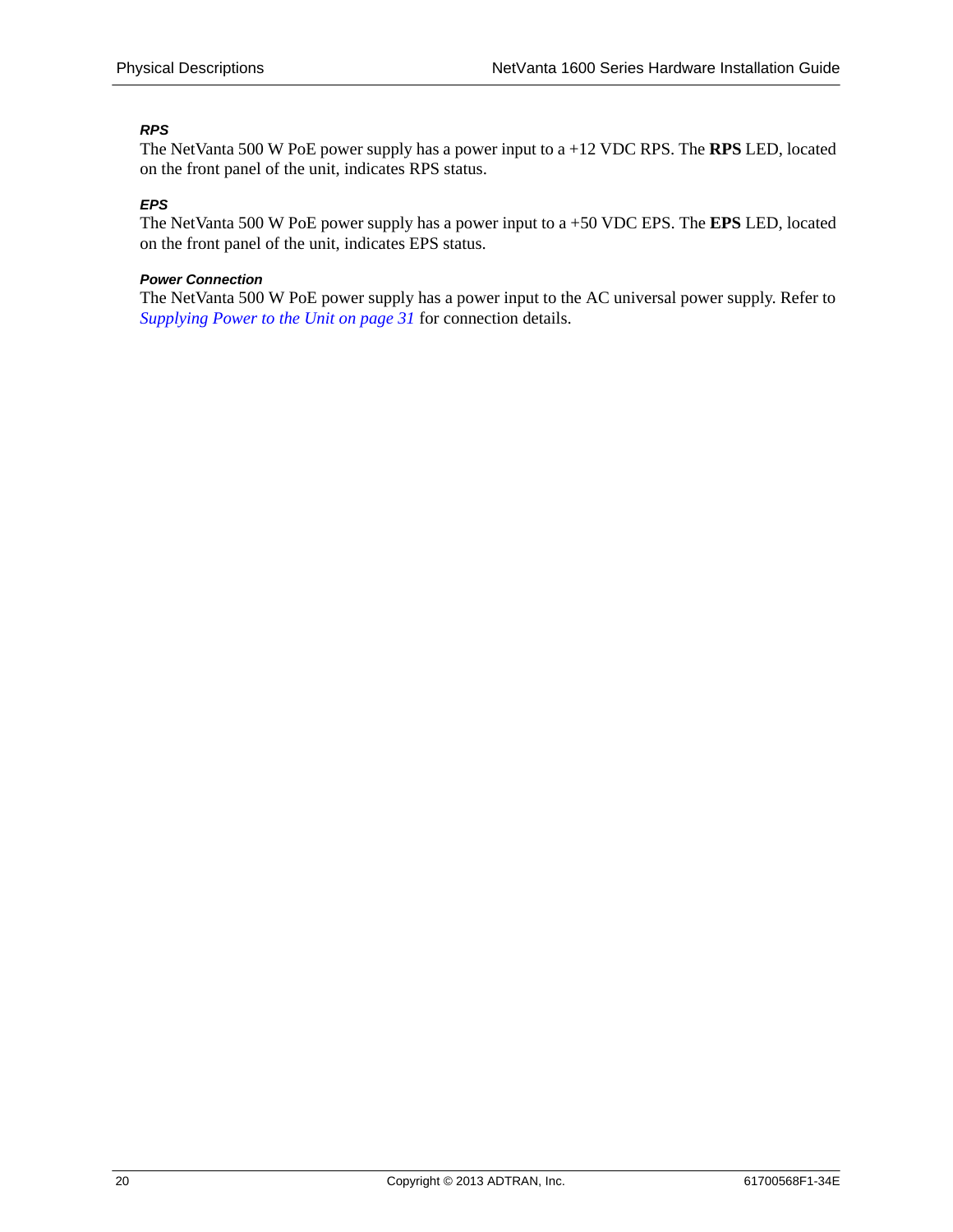# <span id="page-20-0"></span>**LED Descriptions**

The following table describes LED activity for the NetVanta 1600 Series.

<span id="page-20-1"></span>

| <b>LED</b>                                        | Color                   | <b>Indication</b>                                                                                                                                    |
|---------------------------------------------------|-------------------------|------------------------------------------------------------------------------------------------------------------------------------------------------|
| <b>STAT</b>                                       | $\overline{\text{Off}}$ | Unit is not receiving power.                                                                                                                         |
|                                                   | Green (flashing)        | On power up, the <b>STAT</b> LED flashes rapidly for five<br>seconds, during which time the user may escape to boot<br>mode from the CONSOLE port.   |
|                                                   | Green (solid)           | Power is on and self-test passed.                                                                                                                    |
|                                                   | Red (solid)             | Power is on, but the self-test failed or the application code<br>could not be booted.                                                                |
| <b>RPS</b>                                        | $\overline{Off}$        | RPS is not connected.                                                                                                                                |
|                                                   | Green (solid)           | RPS is connected and the internal supply is functioning.                                                                                             |
|                                                   | Red (solid)             | RPS is connected and the internal supply has failed.                                                                                                 |
| <b>EPS</b>                                        | Off                     | EPS is not connected.                                                                                                                                |
| (PoE units only)                                  | Green (solid)           | EPS is connected and the internal supply is functioning.                                                                                             |
|                                                   | Red (solid)             | EPS is connected and the internal supply has failed.                                                                                                 |
| <b>LINK/ACT</b>                                   | Off                     | Link status/activity is not being displayed on port LEDs<br>1 through 48.                                                                            |
|                                                   | Green (solid)           | Link status/activity is being displayed on port LEDs<br>1 through 48.                                                                                |
| <b>PoE</b><br>(PoE units only)                    | Off                     | PoE status is not being displayed on port LEDs 1 through<br>48.                                                                                      |
|                                                   | Green (solid)           | PoE status is being displayed on port LEDs 1 through 48.                                                                                             |
| <b>VCID</b>                                       | Off                     | VCID is not selected.                                                                                                                                |
|                                                   | Green (solid)           | VCID is selected. The port LED (1 through 48) that<br>corresponds to the unit's VCID value will display green.                                       |
| Port LEDs in                                      | Off                     | The port is not connected.                                                                                                                           |
| Link/Activity Mode<br>$(1 - 48$ and $X1/1, X1/2,$ | Green (solid)           | The link is up and the port is enabled.                                                                                                              |
| X2/1, X2/                                         | Amber (flashing)        | There is activity on the port.                                                                                                                       |
| Port LEDs in PoE Mode                             | Off                     | The port is not delivering power.                                                                                                                    |
| $(1 - 48$ PoE units only)                         | Green (solid)           | The port is delivering power.                                                                                                                        |
|                                                   | Red (solid)             | The port has detected a PoE fault.                                                                                                                   |
| Port LEDs in                                      | Off                     | ActivChassis is disabled on this device.                                                                                                             |
| VCID Mode<br>$(1 - 8 \text{ only})$               | Green (solid)           | The device has been admitted to the ActivChassis and the<br>port LED (1 through 8) that corresponds to the unit's<br>assigned VCID value is lit.     |
|                                                   | Red (solid)             | The device has not been admitted to the ActivChassis and<br>the port LED (1 through 8) that corresponds to the unit's<br>assigned VCID value is lit. |

|  | Table 1. Front Panel LED Descriptions |
|--|---------------------------------------|
|  |                                       |



*For more information on LED behaviors in VCID mode, refer to the [ActivChassis in AOS](https://supportforums.adtran.com/docs/DOC-5903)  configuration guide available on the ADTRAN Support Forum*.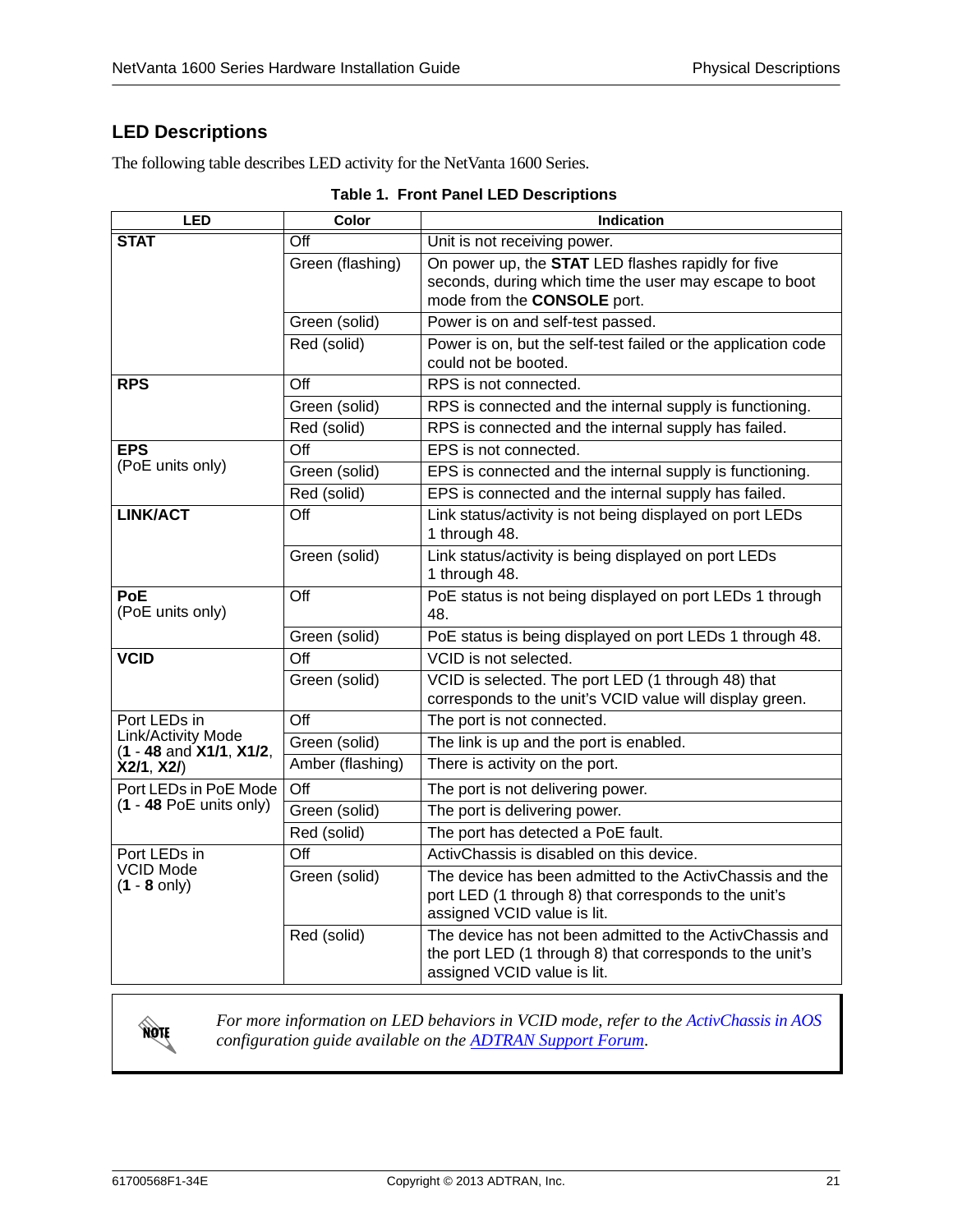# <span id="page-21-0"></span>**3. PRODUCT SPECIFICATIONS**

#### **Physical Interface**

- 48 10/100/1000Base-T Ethernet interfaces
- 802.3af, 802.3at, and legacy PoE
- 2 high-speed option module slots
- 4 10GbE/HiGig2 stacking ports via dual high-speed option module slots
- DB-9, RS-232 console port
- 10/100Base-T Ethernet management port
- USB port (host mode only)
- Field replaceable power supply and fans
- Supports external redundant power supply

### **Switching**

- Layer 2 switching capability
- Layer 3 switching capability
- High-speed stacking
- VCID management
- Nonblocking
- Up to 176 Gbps switching capacity

#### **Routing**

- Static routes
- RIP
- OSPF
- BGP
- VRRP

### **Diagnostics**

- Port mirroring
- Link Layer Discovery Protocol (LLDP) (802.1AB)
- LLDP-Media Endpoint Discovery (LLDP-MED)
- Ping
- Cable diagnostics

#### *Front Panel Status LEDs*

- Power status
- LAN: link, activity
- VCID
- Redundant power supply
- Extended power supply (NetVanta 1638P only)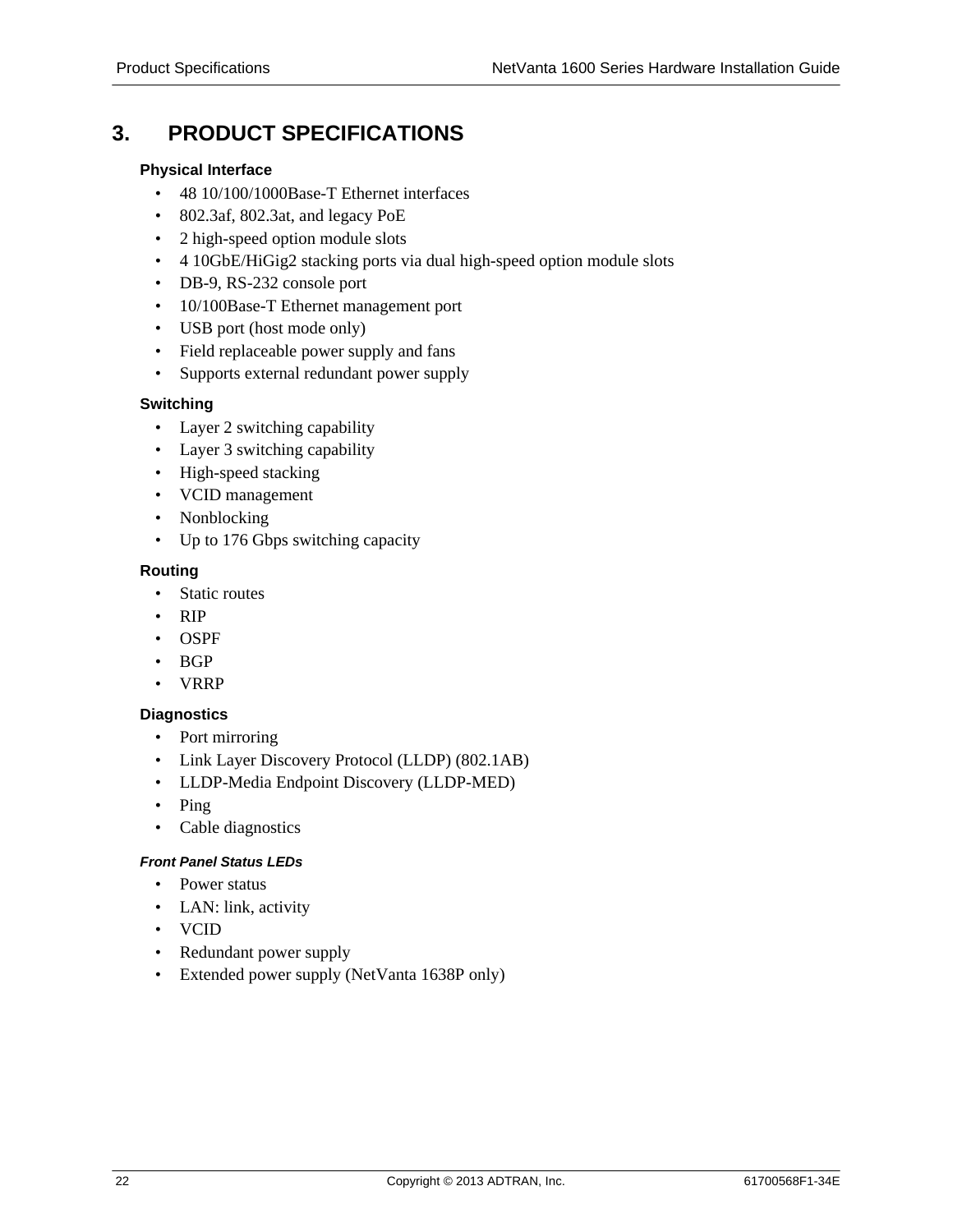#### **Port Statistics**

- Number of TX/RX frames
- Number of collisions
- Number of errors

#### **Spanning Tree Support**

- 802.1D spanning tree
- 802.1w rapid spanning tree

#### **Link Aggregation**

• 802.3ad link aggregation

#### **Quality of Service**

- 802.1p and DiffServ
- Four output queues per egress port
- Weighted round robin (WRR) and strict priority

#### **VLAN Support**

- Port-based virtual local area networks (VLANs)
- 802.1Q tagged trunked VLANs
- VLAN assignment via 802.1x

#### **Storm Control**

• Broadcast, unicast, and multicast

#### **Administration**

- Familiar CLI
- GUI
- n-Command<sup>®</sup> support
- SNMP v3
- SYSLOG logging
- Email alerts (Simple Mail Transfer Protocol (SMTP))
- Automate actions with Port Scheduler
- Tool command language (Tcl) scripting

#### **Network Access Control**

- RADIUS
- TACACS+
- Port authentication (802.1x)

#### **Wi-Fi Controller**

- Wi-Fi access controller for centralized management of NetVanta wireless access points (APs)
- Supports 24 APs

#### **Environment**

- Operating Temperature:  $0^{\circ}$ C to  $50^{\circ}$ C (32 $^{\circ}$ F to 122 $^{\circ}$ F)
- Storage Temperature: -20°C to 70°C (-4°F to 158°F)
- Relative Humidity: Up to 95 percent, noncondensing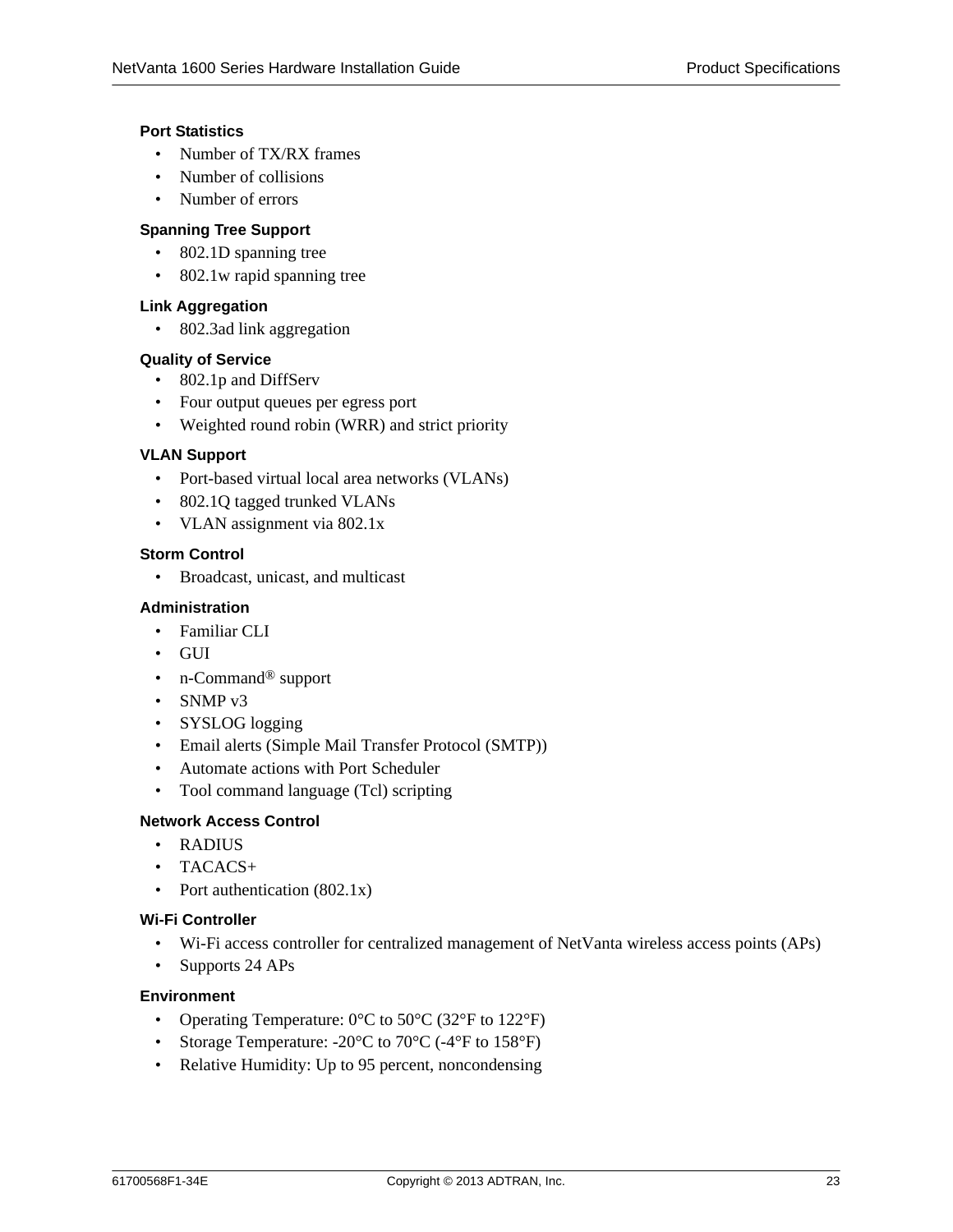### **Physical**

- Chassis: 1U, 19-inch rack-mountable metal enclosure
- Dimensions (NetVanta 1638): 1.72-inch H x 17.22-inch W x 16.75-inch D
- Dimensions (NetVanta 1638P): 1.72-inch H x 17.22-inch W x 16.75-inch D
- Internal AC power (NetVanta 1638): 110 to 240 VAC, 1.5 A, 50/60 Hz
- Internal AC power (NetVanta 1638P):110 to 240 VAC, 5.7A, 50/60 Hz
- Redundant power supply: 12 VDC
- Extended power supply (NetVanta 1638P only): 50 VDC

### **Compliance**

- NetVanta 1638
	- FCC Part 15 Class A
	- $-$  EN 55022 Class A
	- $-$  EN 55024, EN 61000-3-2
	- EN 61000-3-3, ICES 003 Class A
	- EN 300 386
	- AS/NZS CISPR22 Class A
	- UL/CUL 60950-1
	- $-$  EN 60950-1
	- IEC 60950-1
	- AS/NZS 60950-1
	- RoHS compliant
- NetVanta 1638P
	- FCC Part 15 Class A
	- EN 55022 Class A
	- $-$  EN 55024, EN 61000-3-2
	- $-$  EN 61000-3-3
	- ICES 003 Class A
	- EN 300 386
	- AS/NZS CISPR22 Class A
	- UL/CUL 60950-1
	- RoHS compliant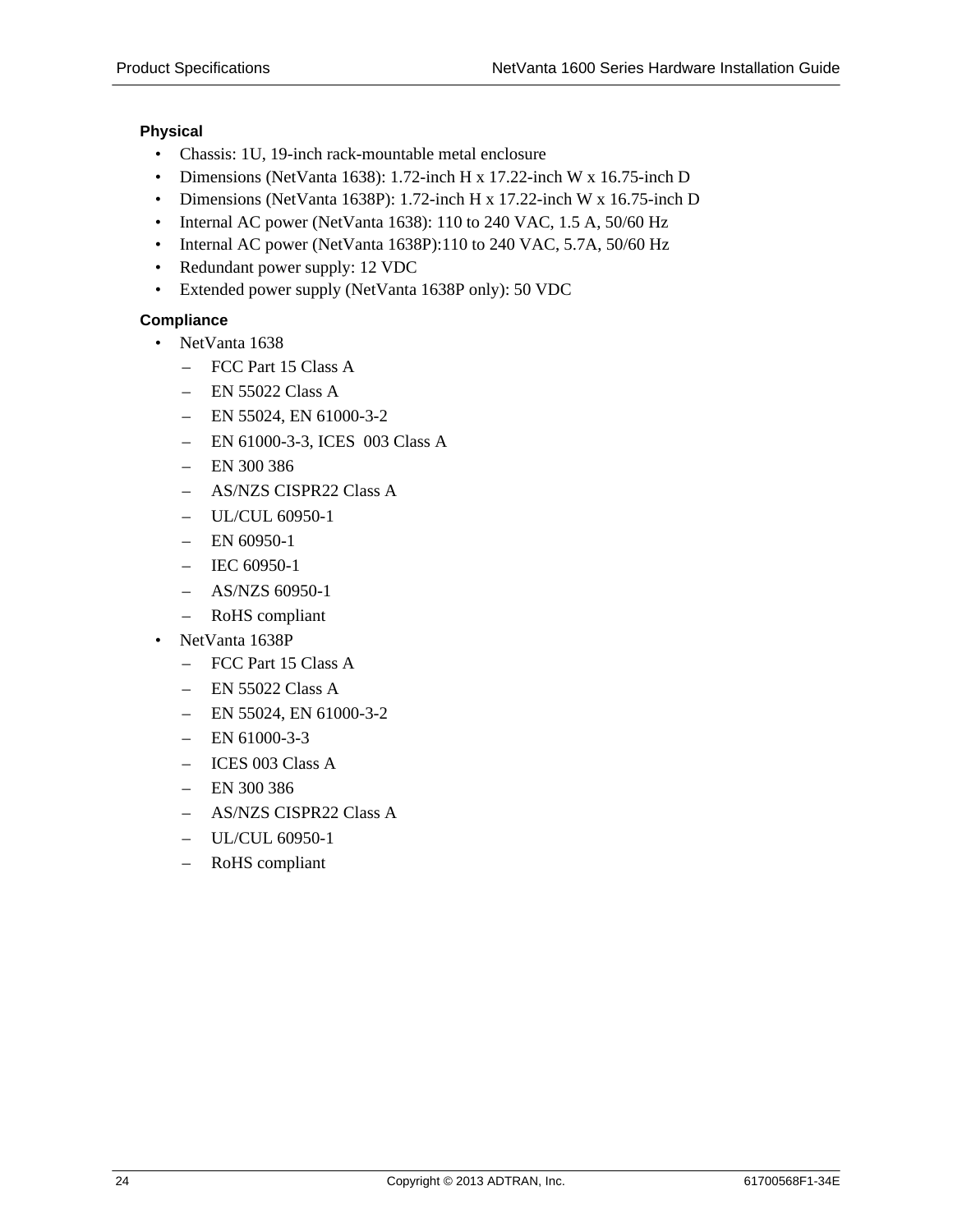# <span id="page-24-0"></span>**4. OPTION MODULES**

The NetVanta 1600 Series option module slots support two 10 Gbps uplink or stacking ports. They will support several XAUI-compliant interface modules (XIMs) designed to meet a variety of stacking and networking requirements. XIMs plug directly into the option module slots located on the rear of the base unit. The NetVanta 1600 Series currently supports the following XIM:

- *[NetVanta Dual Stacking XIM \(P/N 1700470F1\) on page 26](#page-25-2)*
- *[NetVanta Dual SFP+ XIM \(P/N 1700471F1\) on page 27](#page-26-1)*
- *[NetVanta Dual SFP XIM \(P/N 1700473F1\) on page 28](#page-27-1)*

This section describes the module, provides shipping contents, specifications, and features. Refer to *[Installing](#page-32-0)  [XAUI Interface Modules on page 33](#page-32-0)* for information on card installation.

### <span id="page-24-1"></span>**XAUI Interface Module Shipping Contents**

#### *NetVanta Dual Stacking XIM (1700470F1)*

Shipments of the NetVanta Dual Stacking XIM include the following items:

- Dual Stacking XIM
- Quick start guide

#### *NetVanta Dual SFP+ XIM (1700471F1)*

Shipments of the NetVanta Dual SFP+ XIM include the following items:

- Dual SFP+ XIM
- Quick start guide

### *NetVanta Dual SFP XIM (1700473F1)*

Shipments of the NetVanta Dual SFP XIM include the following items:

- Dual SFP XIM
- Quick start guide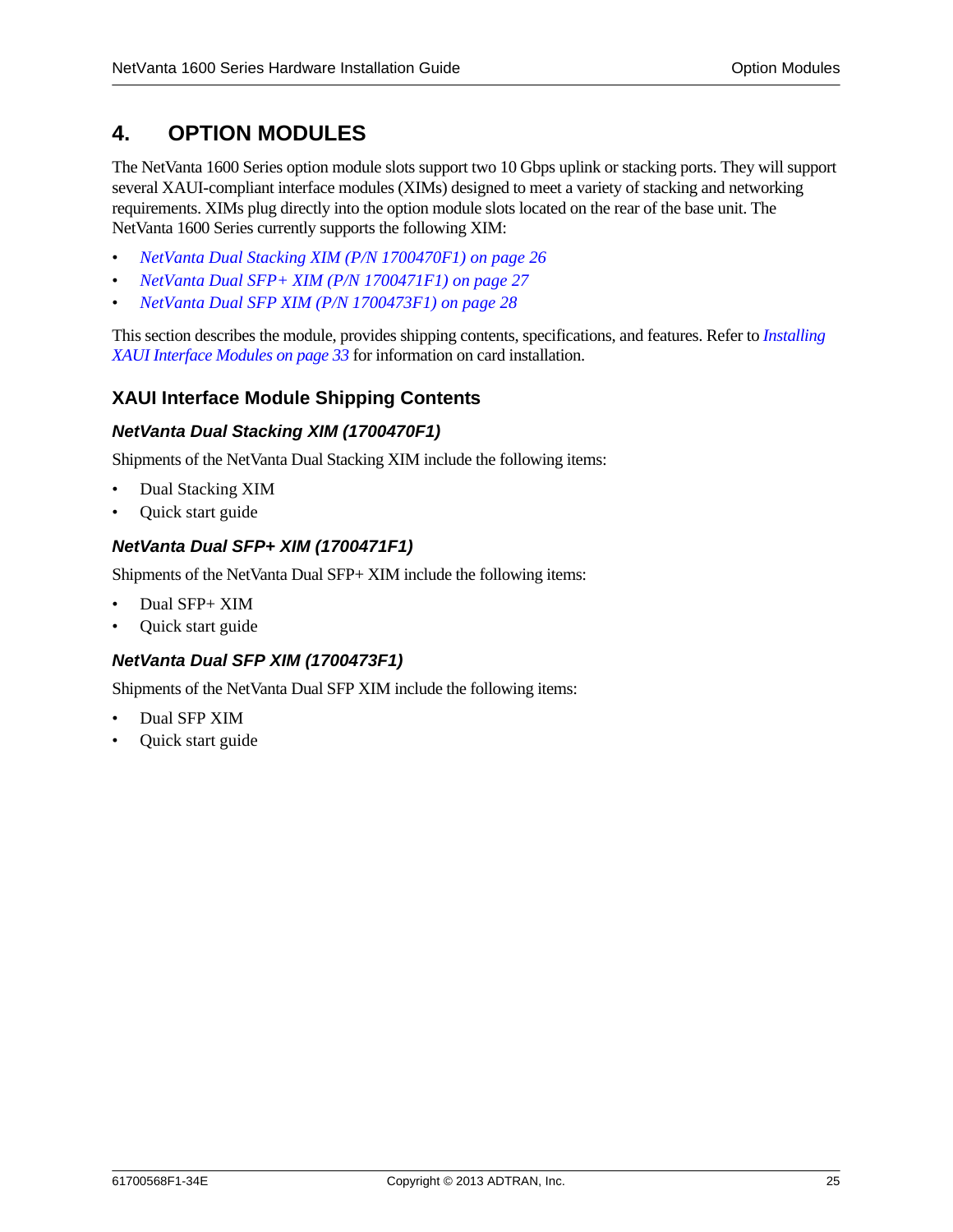# <span id="page-25-0"></span>**XAUI Interface Modules**

# <span id="page-25-2"></span>*NetVanta Dual Stacking XIM (P/N 1700470F1)*

The NetVanta Dual Stacking XIM (shown in *[Figure 5](#page-25-1)*) provides high-speed connectivity between two ADTRAN 10 Gbps capable devices.





#### *Features and Specifications*

#### <span id="page-25-1"></span>**Stacking Interface**

• Data Rate: 10 Gbps, 20 Gbps bidirectional

#### **Compliance**

- *[Electromagnetic Compatibility \(EMC\)](#page-4-0)  [Table on page 5](#page-4-0)*.
- EN 60950-1
- IEC 60950-1
- AS/NZS 60950-1
- UL/CUL 60950-1
- RoHS compliant

#### **Environmental**

- Operating Temperature:  $0^{\circ}$ C to  $50^{\circ}$ C
- Storage Temperature: -20°C to 70°C
- Relative Humidity: Up to 95 percent, noncondensing

#### **Physical**

• Dimensions: 3.00-inch W x 1.57-inch H x 8.00-inch D

### **Stacking Cables Available from ADTRAN**

- 1700500F1, 0.5 meter
- 1700500F2, 2.0 meter
- 1700500F5, 5.0 meter
- 1700504F2, 2.0 meter Cx4 with jackscrews
- 1700504F5, 5.0 meter Cx4 with jackscrews
- 1700504F12, 2.0 meter Cx4 with latch
- 1700504F15, 5.0 meter Cx4 with latch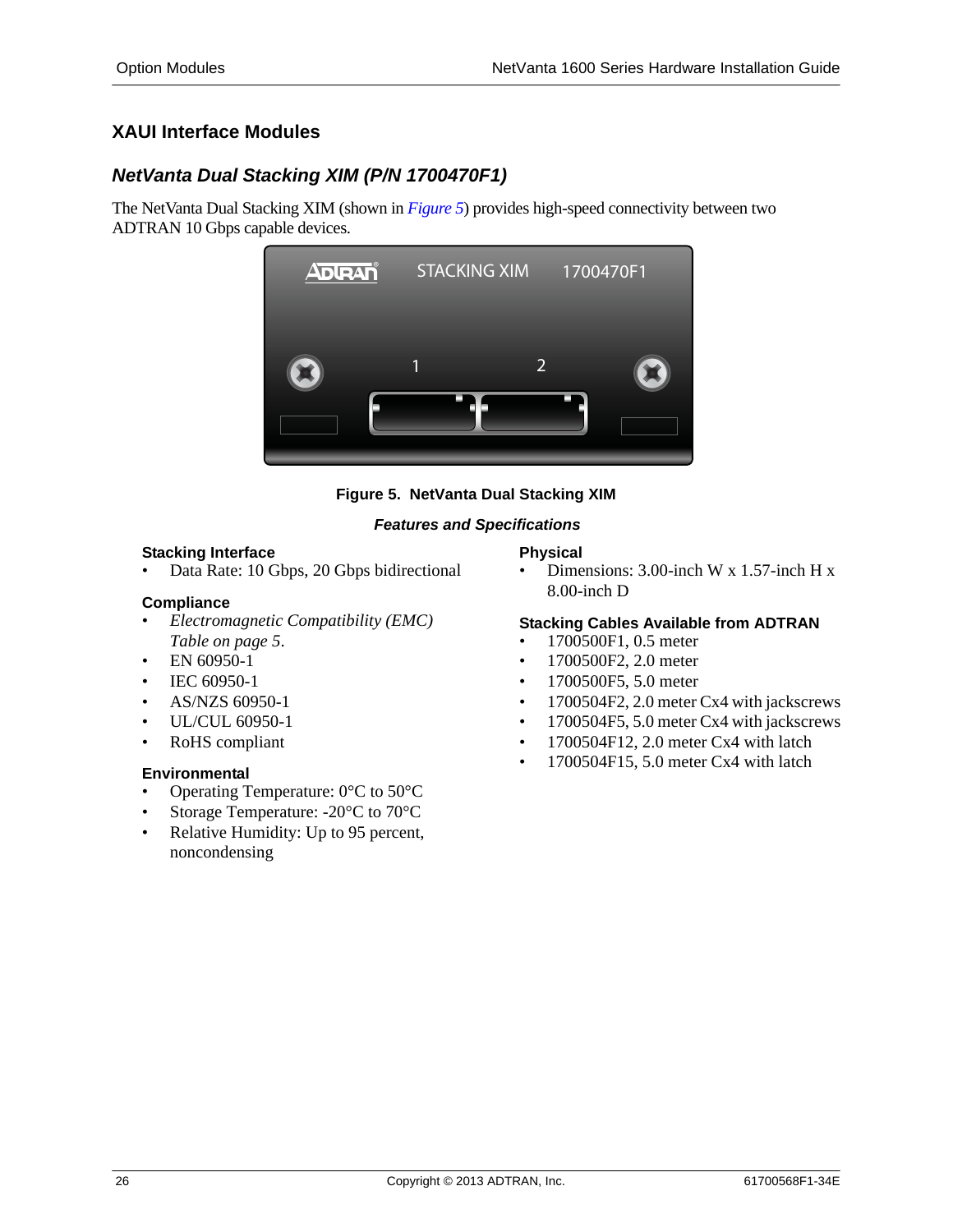# <span id="page-26-1"></span>*NetVanta Dual SFP+ XIM (P/N 1700471F1)*

The NetVanta Dual SFP+ XIM (shown in *[Figure 5](#page-25-1)*) accepts a number of industry standard SFP and SFP+ modules to provide Gigabit Ethernet fiber connectivity for high-speed uplinks or switch stacking.



#### **Figure 6. NetVanta Dual SFP+ XIM**

#### *Features and Specifications*

#### <span id="page-26-0"></span>**SFP+ Interface**

- AOS Version: 18.02.02 or later
- Data Rate: 10 Gbps, 20 Gbps bidirectional

#### **Compliance**

- *[Electromagnetic Compatibility \(EMC\)](#page-4-0)  [Table on page 5](#page-4-0)*.
- EN 60950-1
- IEC 60950-1
- AS/NZS 60950-1
- UL/CUL 60950-1
- RoHS compliant



- Operating Temperature: 0°C to 50°C
- Storage Temperature: -20°C to 70°C
- Relative Humidity: Up to 95 percent, noncondensing

#### **Physical**

• Dimensions:  $3.00$ -inch W x 1.57-inch H x 8.00-inch D



*[Only approved 'Class 1 Laser Product' SFP and SFP+ modules from ADTRAN's approved](http://www.adtran.com)  vendor list should be installed in this product. ADTRAN cannot certify system integrity [with other laser modules. Please refer to the ADTRAN website at w](http://www.adtran.com)ww.adtran.com for a list of compatible SFP and SFP+ modules and ADTRAN approved vendors.*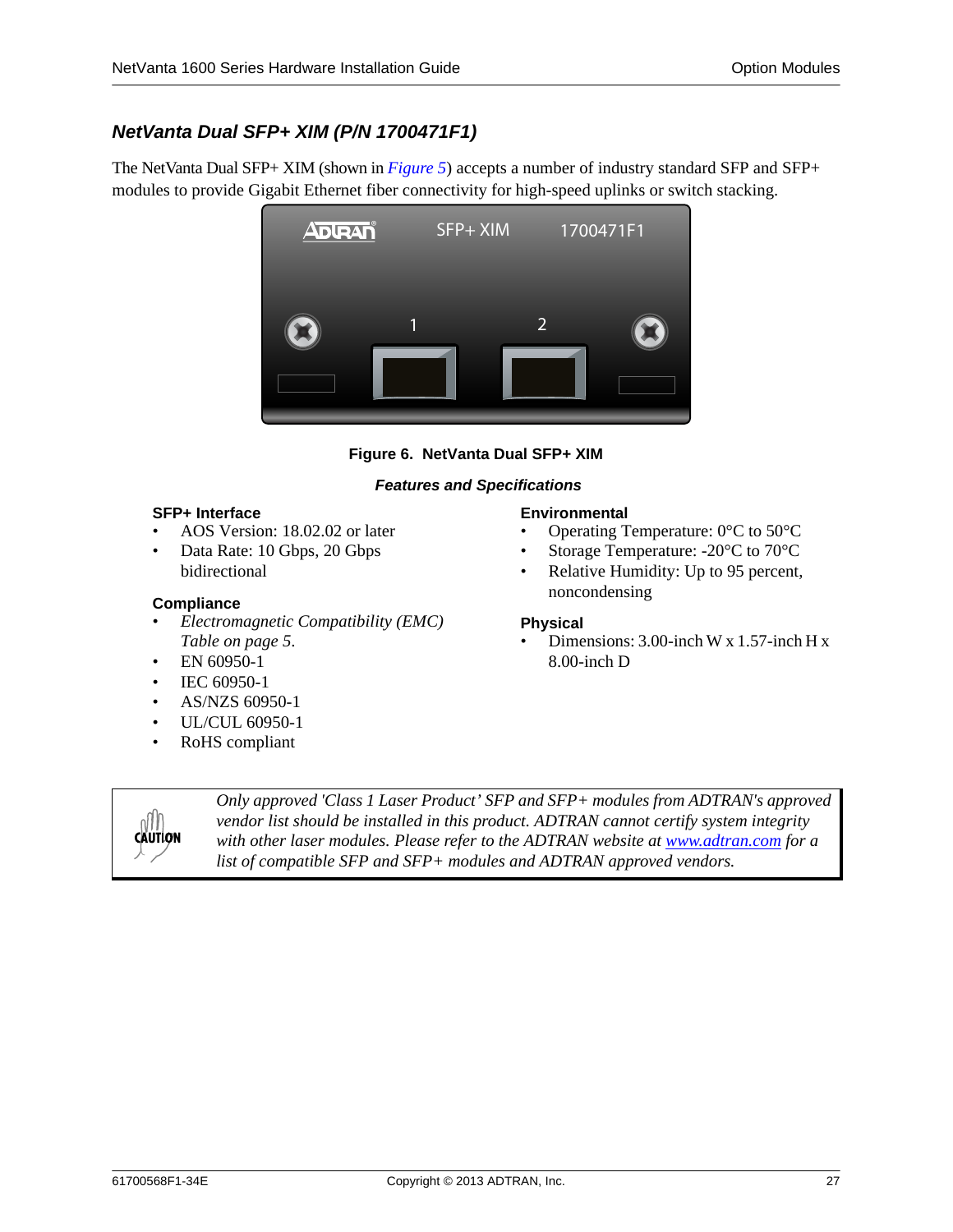# <span id="page-27-1"></span>*NetVanta Dual SFP XIM (P/N 1700473F1)*

The NetVanta Dual SFP XIM (shown in *[Figure 5](#page-25-1)*) accepts a number of industry standard SFP modules to provide Gigabit Ethernet fiber connectivity for high-speed uplinks or switch stacking.



## **Figure 7. NetVanta Dual SFP XIM**

### *Features and Specifications*

#### <span id="page-27-0"></span>**SFP+ Interface**

- AOS Version: R10.3.0 or later
- Data Rate: Up to 2.5 Gbps, up to 5 Gbps bidirectional

### **Compliance**

- *[Electromagnetic Compatibility \(EMC\)](#page-4-0)  [Table on page 5](#page-4-0)*.
- EN 60950-1
- IEC 60950-1
- AS/NZS 60950-1
- UL/CUL 60950-1
- RoHS compliant

#### **Environmental**

- Operating Temperature:  $0^{\circ}$ C to 50 $^{\circ}$ C
- Storage Temperature: -20°C to 70°C
- Relative Humidity: Up to 95 percent, noncondensing

#### **Physical**

• Dimensions: 3.00-inch W x 1.57-inch H x 8.00-inch D



*[Only approved 'Class 1 Laser Product' SFP modules from ADTRAN's approved vendor list](http://www.adtran.com)  should be installed in this product. ADTRAN cannot certify system integrity with other*  [laser modules. Please refer to the ADTRAN website at](http://www.adtran.com) *www.adtran.com* for a list of *compatible SFP modules and ADTRAN approved vendors.*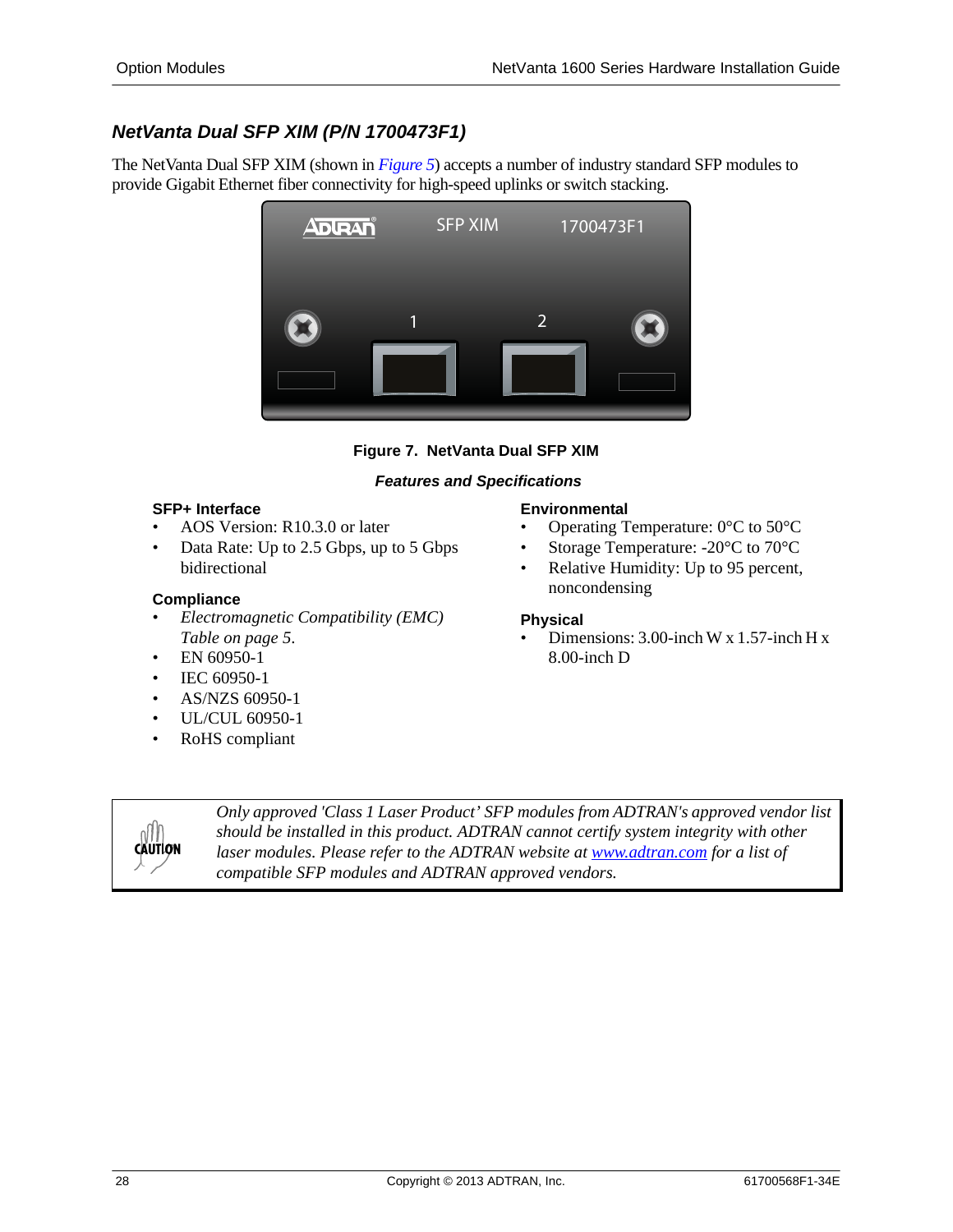# <span id="page-28-0"></span>**5. UNIT INSTALLATION**

The instructions and guidelines provided in this section cover hardware installation topics, such as mounting options, supplying power to the unit, replacing the power supply, and installing option modules. These instructions are presented as follows:

- *[Mounting Options on page 30](#page-29-1)*
- *[Supplying Power to the Unit on page 31](#page-30-0)*
- *[Replacing the Power Supply on page 31](#page-30-1)*
- *[Installing XAUI Interface Modules on page 33](#page-32-0)*
- *[Installing the NetVanta 1131 RPS/EPS on page 37](#page-36-0)*

For information on configuring a specific application, refer to the configuration guides provided on the [ADTRAN's Support Forum](http://supportforums.adtran.com) or the *[AOS Command Reference Guide](https://supportforums.adtran.com/docs/DOC-2011)* (article 2219).

WARNING *To prevent electrical shock, do not install equipment in a wet location or during a lightning storm.*

| CAUTION |           | The NetVanta 1600 Series is intended to be to be installed, maintained, and serviced<br>by qualified service personnel only and should be installed in a restricted access<br>location as described in UL/IEC 60950-1. |
|---------|-----------|------------------------------------------------------------------------------------------------------------------------------------------------------------------------------------------------------------------------|
|         |           | Do not remove the cover on the RPS or EPS connectors on the rear of the unit unless<br>you plan to install power supplies in those slots.                                                                              |
|         | $\bullet$ | Always remove all power from the unit, including any optional RPS or EPS sources,<br>prior to servicing the unit.                                                                                                      |

| • Ethernet cables are intended for intrabuilding use only. Connecting an ADTRAN     |
|-------------------------------------------------------------------------------------|
| unit directly to Ethernet cables that run outside the building in which the unit is |
| housed will void the user's warranty and could create a fire or shock hazard. To    |
| connect an ADTRAN unit to Ethernet cables that run outside the building,            |
| ADTRAN's Ethernet Port Protection Device (EPPD) (P/N 1700502G1) must be             |
| connected between the unit and the outside plant cable. Use of any Ethernet         |
| protector other than ADTRAN's for this purpose will void the user's warranty.       |

*• PoE cables are intended for intrabuilding use only. Connecting an ADTRAN PoE unit directly to PoE cables that run outside the building in which the unit is housed will void the user's warranty and could create a fire or shock hazard.* 

*• For outdoor PoE applications, ensure any PoE injector used is approved and rated for outdoor/exposed wiring applications. Use of a PoE injector that is not rated for outdoor/exposed wiring applications will void the user's warranty and could create a fire or shock hazard.*

**CĂUTION**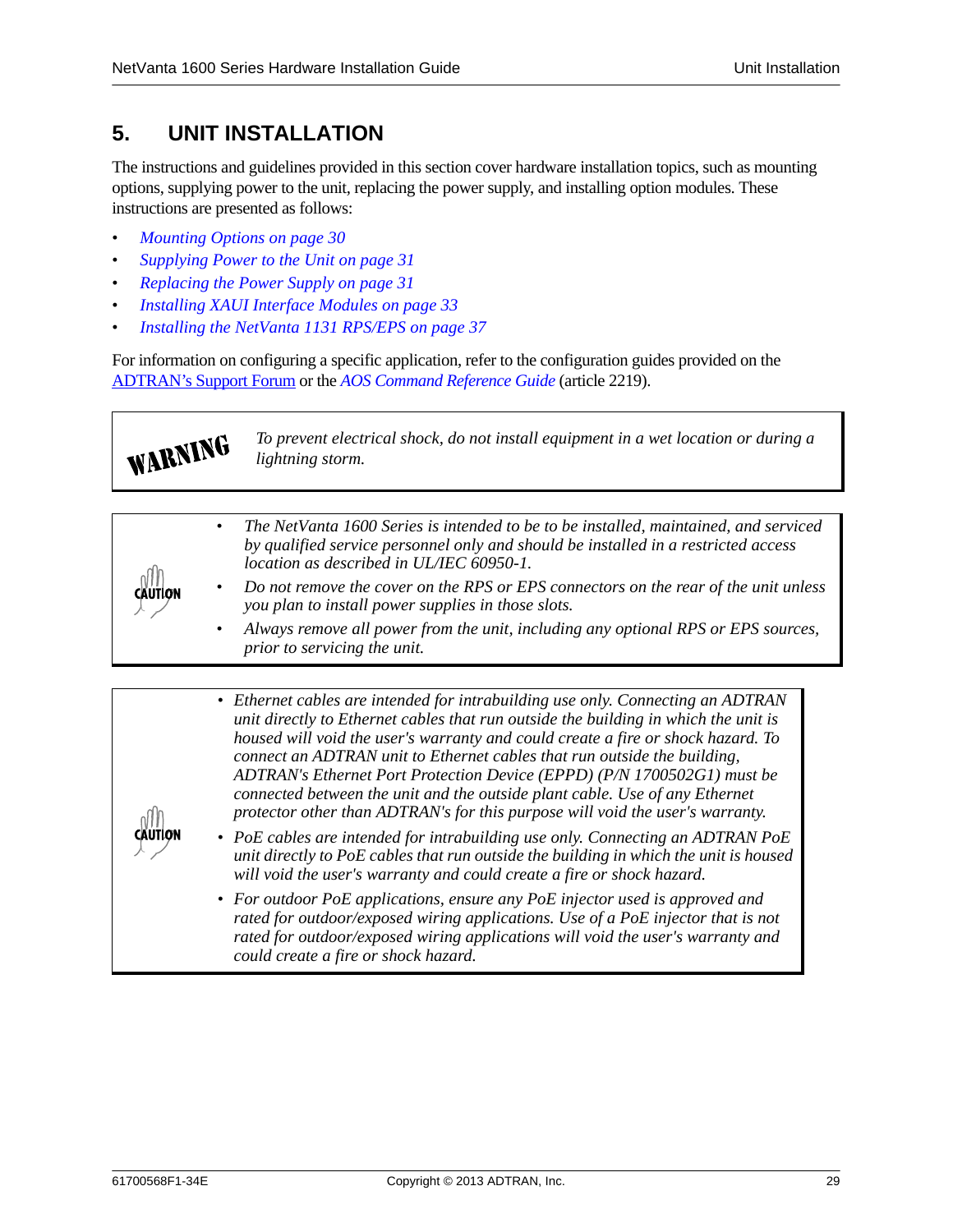# <span id="page-29-0"></span>**Tools Required**

The customer-provided tools required for the hardware installation of the NetVanta are:

- Ethernet cables
- Network cables (module dependent)
- Phillips-head screwdriver (rack-mounted applications only)



*To access the CLI of the NetVanta, you will also need a PC with terminal emulation software and a console port cable. Instructions on how to access the CLI are available in the quick start guide shipped with your unit or online at [ADTRAN's Support Forum](http://supportforums.adtran.com).*

## <span id="page-29-1"></span>**Mounting Options**

The NetVanta 1600 Series units can be installed in rackmount or tabletop configurations. The following sections provide step-by-step instructions for rack mounting.

### *Rack Mounting the NetVanta 1600 Series Units*

The NetVanta 1600 Series are 1U-high, rack-mountable units that can be installed into a 19-inch equipment rack with the mounting brackets that are shipped with the units. They can also be mounted in a 23-inch rack with optional brackets 1700509G1.

NetVanta 1600 Series units can be safely mounted in a rack by following these instructions:

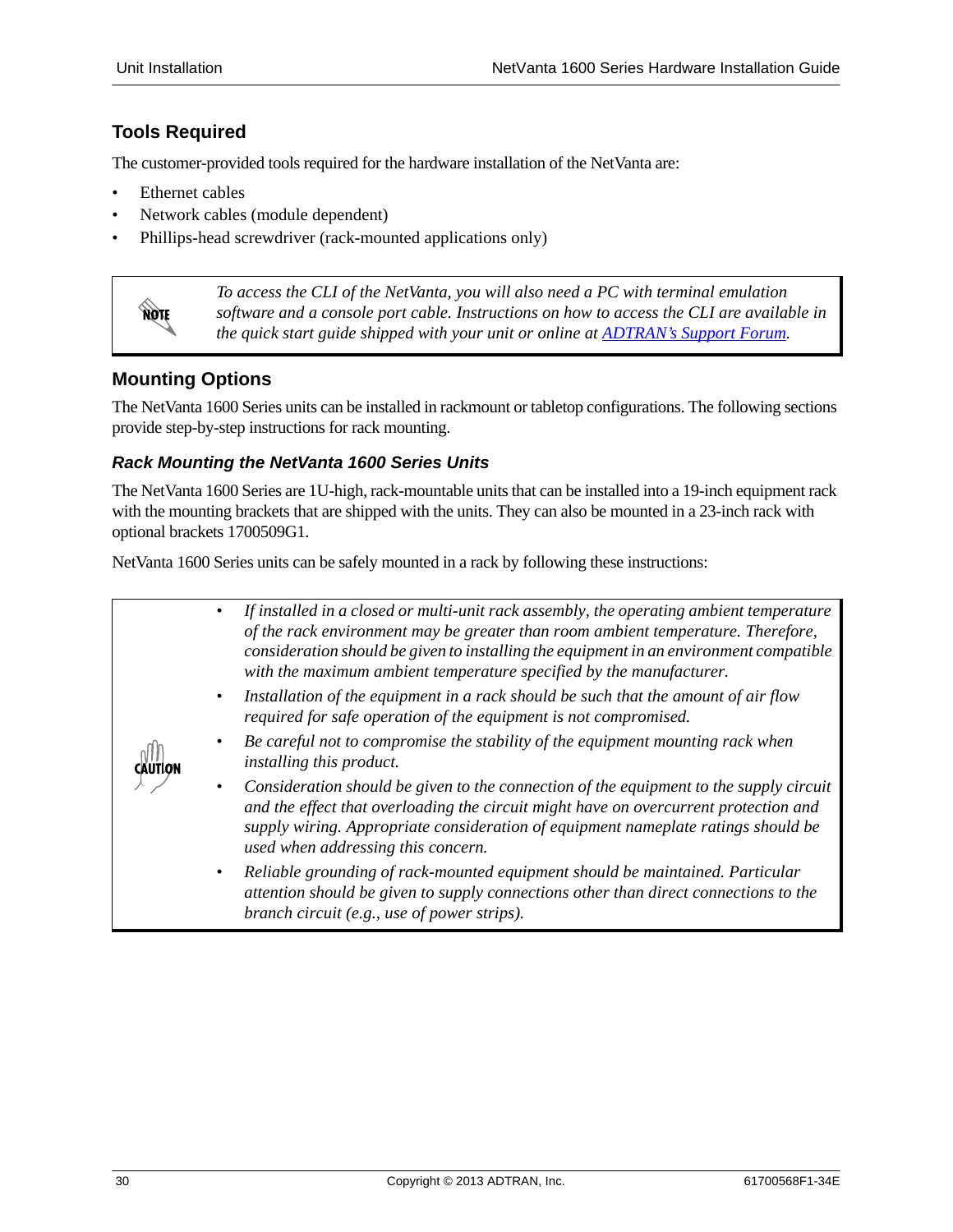|                | <b>Rack Mounting the NetVanta</b>                                                                                                                                              |  |
|----------------|--------------------------------------------------------------------------------------------------------------------------------------------------------------------------------|--|
| <b>Step</b>    | <b>Action</b>                                                                                                                                                                  |  |
| $\mathbf 1$    | Install the mounting brackets on the NetVanta. To avoid damaging the ur t, use only the screws<br>included in the shipment when attaching mounting brackets to the chass :.    |  |
| $\mathcal{P}$  | To allow proper grounding, scrape the paint from the rack around the mc inting holes where the<br>NetVanta will be positioned.                                                 |  |
| 3              | Position the NetVanta in a stationary equipment rack. This unit occupies U of space.                                                                                           |  |
| $\overline{4}$ | Have an assistant hold the unit in position as you install two mounting be ts through the unit's<br>brackets and into the equipment rack using a #2 Phillips-head screwdriver. |  |
| 5              | Apply power to the unit (refer to Supplying Power to the Unit on page 31).                                                                                                     |  |

## <span id="page-30-0"></span>**Supplying Power to the Unit**

The NetVanta 1638 units come equipped with a field replaceable universal 110 to 240 VAC, 1.5 A, 50/60 Hz power supply (NetVanta 120 W AC Power Supply, P/N 1700460F1). The NetVanta 1638P units come equipped with a field replaceable universal 110 to 240 VAC, 5.7A, 50/60 Hz power supply (NetVanta 500 W PoE Power Supply, P/N 1700462F1). To power these units, connect the supplied power cable to an appropriate properly grounded power receptacle.

# <span id="page-30-1"></span>**Replacing the Power Supply**

The NetVanta 1600 Series power supplies can be safely replaced by following these instructions:

| $\frac{1}{2}$ | The NetVanta 1600 Series power supplies are intended to be to be installed,<br>maintained, and serviced by qualified service personnel only.<br>The NetVanta 1600 Series power supplies are not interchangeable. The<br>NetVanta 120 W AC Power Supply (P/N 1700460F1) is designed for use only in<br>NetVanta 1638 (P/N 1700568F1) units. The NetVanta 500 W PoE Power Supply<br>$(P/N 1700462F1)$ is designed for use only in NetVanta 1638P $(P/N 1700569F1)$ units.<br>The NetVanta 1600 Series may be connected to multiple power sources. Disconnect all<br>$\bullet$<br>power sources, including any EPS and RPS connections, prior to servicing the unit. |
|---------------|-------------------------------------------------------------------------------------------------------------------------------------------------------------------------------------------------------------------------------------------------------------------------------------------------------------------------------------------------------------------------------------------------------------------------------------------------------------------------------------------------------------------------------------------------------------------------------------------------------------------------------------------------------------------|
|               |                                                                                                                                                                                                                                                                                                                                                                                                                                                                                                                                                                                                                                                                   |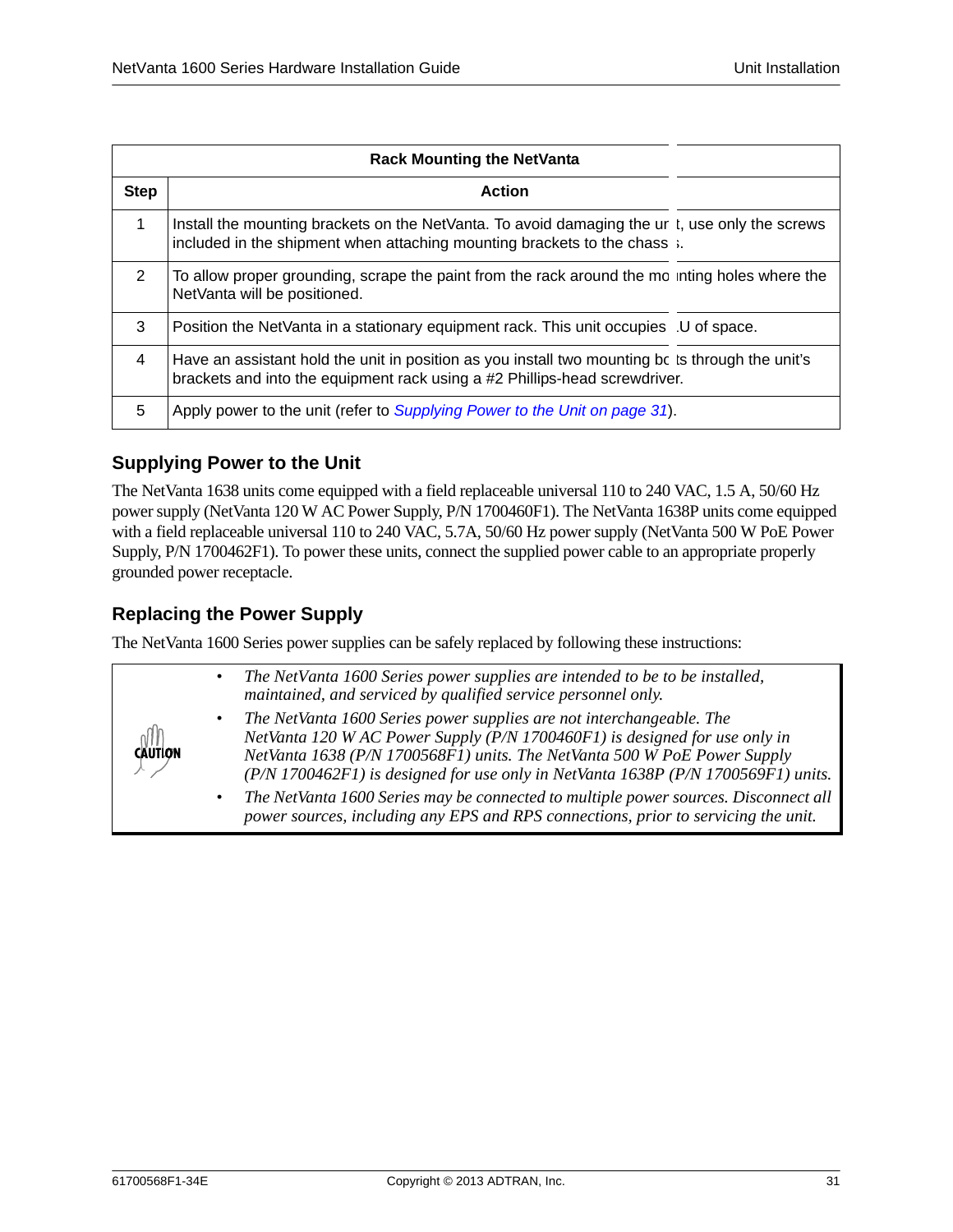| <b>Instructions for Replacing the Power Supply</b> |                                                                                                                                                                                                                                                   |  |
|----------------------------------------------------|---------------------------------------------------------------------------------------------------------------------------------------------------------------------------------------------------------------------------------------------------|--|
| <b>Step</b>                                        | <b>Action</b>                                                                                                                                                                                                                                     |  |
| 1                                                  | Disconnect all power cords from the power supply.                                                                                                                                                                                                 |  |
| 2                                                  | Loosen the screws on either side of the power supply using a screwdriver.                                                                                                                                                                         |  |
| 3                                                  | Remove the power supply from the NetVanta base unit by pulling on the tab that protrudes from<br>the bottom edge of the power supply (see Figure 8).                                                                                              |  |
| 4                                                  | Being careful to align the new power supply with the card guides, slide it into the slot until it is<br>firmly positioned against the chassis. Do not use excessive force. If you encounter resistance,<br>remove the power supply and try again. |  |
| 5                                                  | Tighten the screws on either side of the power supply with a screwdriver.                                                                                                                                                                         |  |
| 6                                                  | Reconnect the power cord(s).                                                                                                                                                                                                                      |  |



Pull Tab

<span id="page-31-0"></span>**Figure 8. Installing the Power Supply**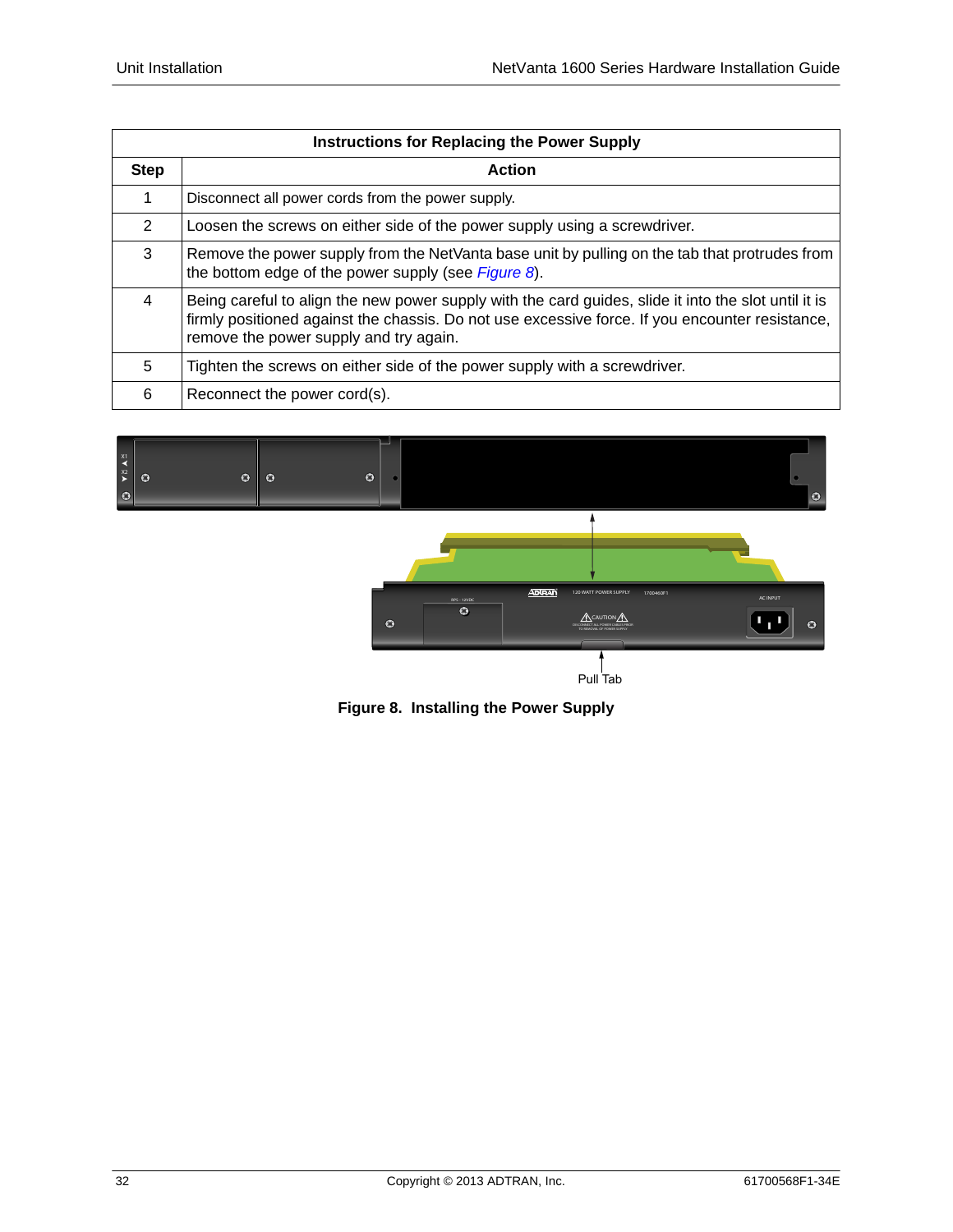## <span id="page-32-0"></span>**Installing XAUI Interface Modules**

XAUI interface modules (XIMs) are installed into the rear panel option module slots. XIMs can be safely installed by following these instructions:

| <b>CAUTION</b> | Electronic modules can be damaged by static electrical discharge. Before handling<br>modules, put on an antistatic discharge wrist strap to prevent damage to electrical<br>components. Place modules in antistatic packing material when transporting or<br>storing. When working on modules, always place them on an approved antistatic mat<br>that is electrically grounded. |
|----------------|----------------------------------------------------------------------------------------------------------------------------------------------------------------------------------------------------------------------------------------------------------------------------------------------------------------------------------------------------------------------------------|
|                | Always remove all power from the unit, including any optional RPS or EPS sources,<br>prior to removing or installing a module.                                                                                                                                                                                                                                                   |
|                | Improper installation may result in damage to the modules.                                                                                                                                                                                                                                                                                                                       |

| Instructions for Installing the XIMs |                                                                                                                        |  |  |
|--------------------------------------|------------------------------------------------------------------------------------------------------------------------|--|--|
| <b>Step</b>                          | <b>Action</b>                                                                                                          |  |  |
| 1                                    | Remove power from the unit.                                                                                            |  |  |
| 2                                    | Remove the cover from the appropriate option slot using a Phillips-head screwdriver.                                   |  |  |
| 3                                    | Slide the XIM into the option slot until the module is firmly seated against the chassis (see<br>Figure 9 on page 33). |  |  |
| 4                                    | Secure the screws at both edges of the XIM with a Phillips-head screwdriver.                                           |  |  |
| 5                                    | Connect the cables to the associated device(s).                                                                        |  |  |
| 6                                    | Restore power to the unit.                                                                                             |  |  |



#### **Figure 9. XIM Installation**

<span id="page-32-1"></span>

*[XIMs are hot swappable. However, they will not function until the power is cycled or a](https://supportforums.adtran.com/docs/DOC-2011)  [manual reload of AOS is performed on the main unit. Refer to the](https://supportforums.adtran.com/docs/DOC-2011) <i>AOS Command Reference Guide (ADTRAN's Support Forum article 2219) at <http://supportforums.adtran.com> for more information on the reload command.*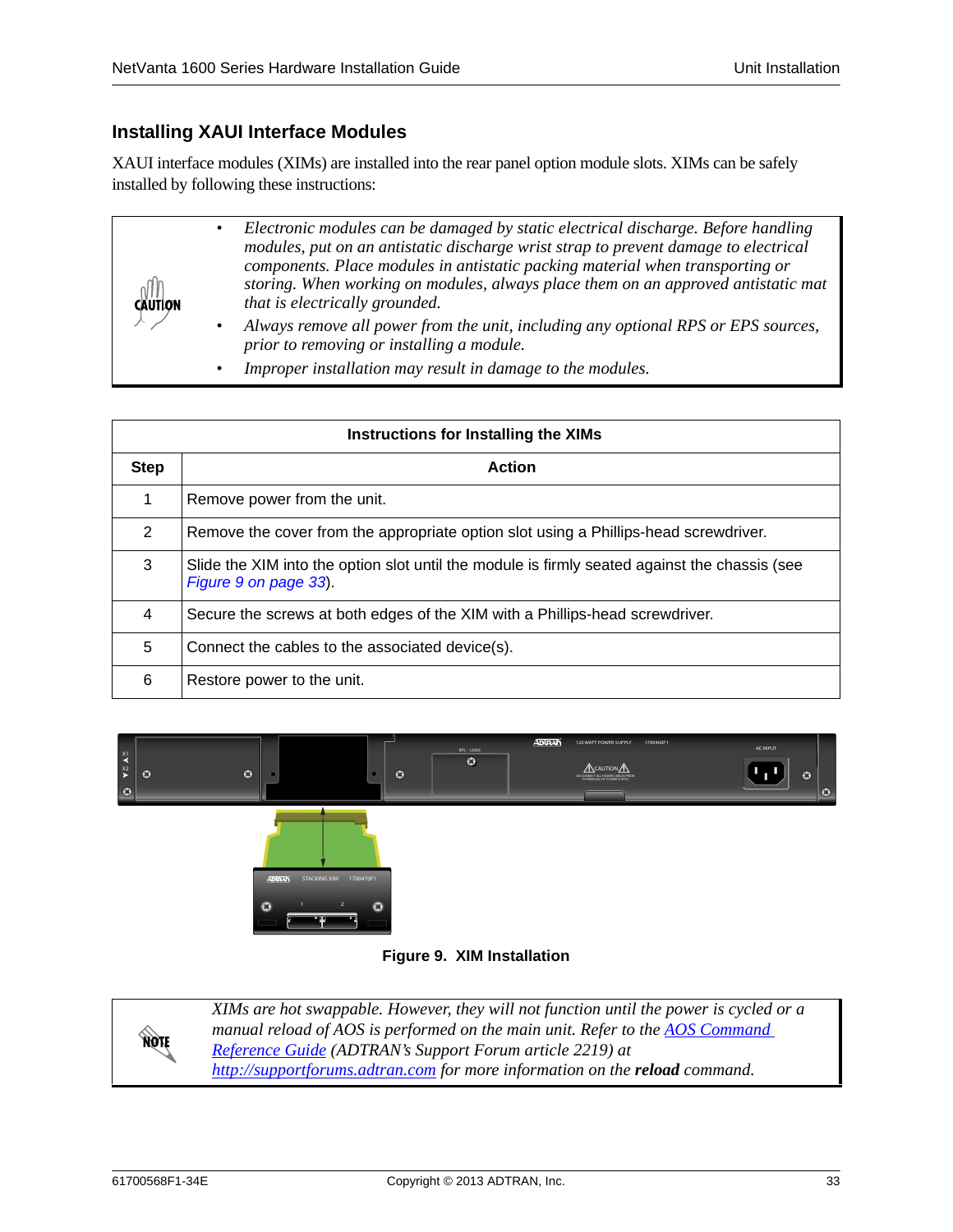# <span id="page-33-0"></span>**6. NETVANTA 1131 RPS/EPS**

The NetVanta 1131 RPS/EPS has three RPS outputs and one EPS output for use with RPS/EPS equipped NetVanta switches. *Important: Refer to the NetVanta 1131 product on [www.adtran.com](http://www.adtran.com) for a list of supported switches.* The RPS outputs provide redundant or backup power for a switch's internal power supply. The EPS output provides backup power for a Power over Ethernet (PoE) switch's internal PoE supply, as well as extended or supplemental power to provide full PoE for 48-port switches, up to 740 W of power.

The NetVanta 1131 does not activate RPS power until a failure is detected on the switch for which it is providing redundancy. Once RPS power is being supplied to a switch, if a second switch fails, the power will not transfer to the second switch. In the event that multiple connected switches lose power simultaneously, RPS power will be supplied to the first failed switch detected.

The NetVanta 1131 is housed in a 1U-high, metal enclosure that can be wall mounted, rack mounted singly using the provided rackmount brackets, or rack mounted two side by side using the optional dual mounting tray (P/N 1700534F1).



*The NetVanta 1131 and the NetVanta switch with which it is associated should be installed in a restricted access location as described in UL 60950-1.*

# <span id="page-33-1"></span>**NetVanta 1131 Series Shipping Contents**

Each NetVanta 1131 RPS/EPS unit is shipped in its own cardboard shipping carton. Open each carton carefully, and avoid deep penetration into the carton with sharp objects.

After unpacking the unit, inspect it for possible shipping damage. If the equipment has been damaged in transit, immediately file a claim with the carrier and contact ADTRAN Customer Service (refer to the *Support* [page on](http://www.adtran.com/web/url/support )  [the ADTRAN website at h](http://www.adtran.com/web/url/support )ttp://www.adtran.com/support).

Domestic shipments of the NetVanta 1131 include the following items:

- NetVanta 1131 base unit
- Two 19-inch rack mounting brackets and eight screws
- Two wall mounting brackets and four screws
- A detachable power cable with a grounded, three-prong plug
- Quick start guide

International shipments of the NetVanta 1638 include the following items:

- NetVanta 1131 base unit
- Two 19-inch rack mounting brackets and eight screws
- Two wall mounting brackets and four screws
- All necessary power cords
- Quick start guide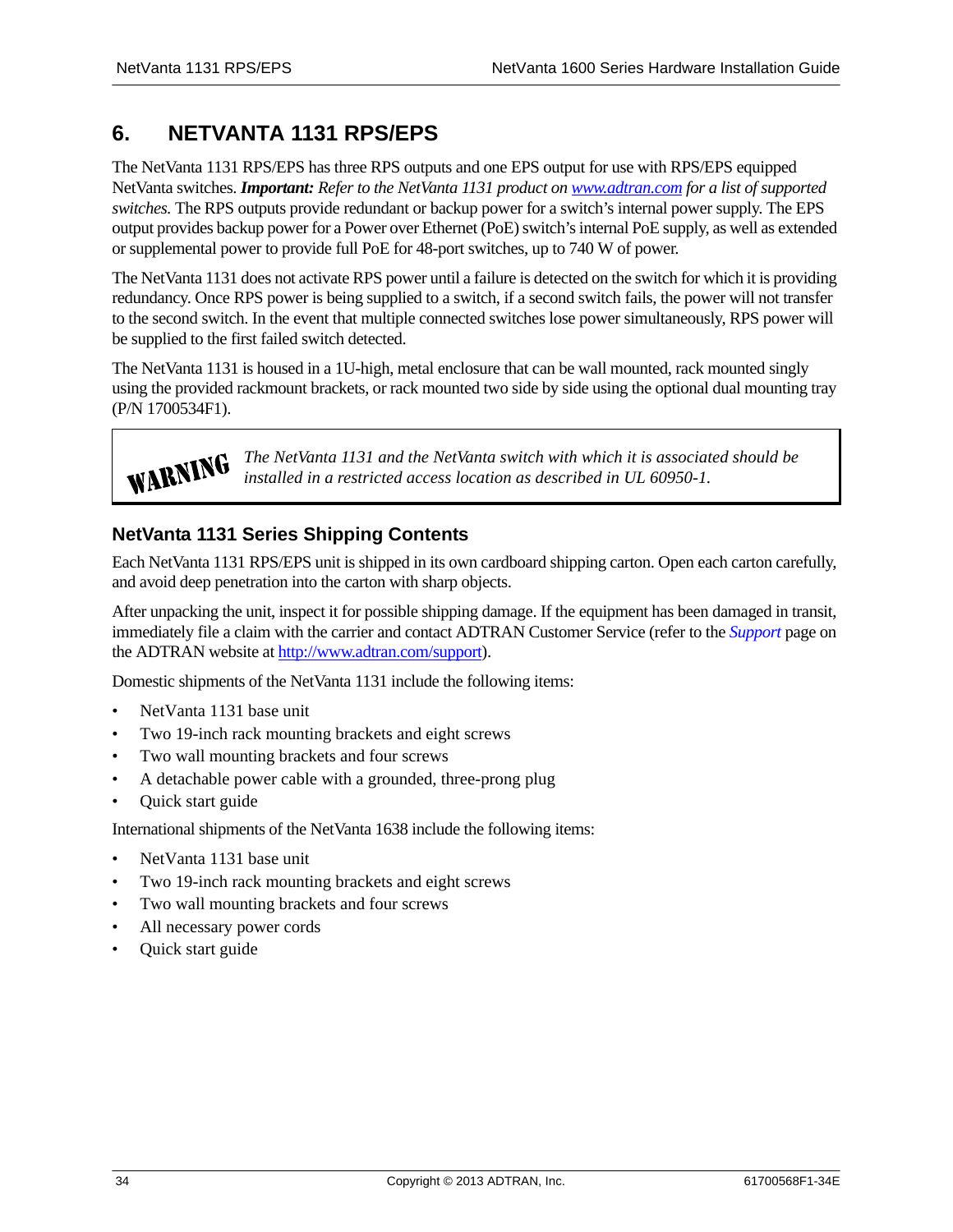# <span id="page-34-0"></span>**NetVanta 1131 Front Panel Design**

The NetVanta 1131 front panel is shown below. *[Table 2 on page 36](#page-35-1)* describes all of the LED behaviors.

|                                 | <b>EPS CONN</b><br>CONN <sub>IRPS1</sub> |  | NetVanta 1131 |
|---------------------------------|------------------------------------------|--|---------------|
| POWER <b>OD</b><br>EPS ALM      | CONN PRPS2                               |  |               |
| RPS ALM <sup>O</sup><br>FAN ALM | CONN <sub>I</sub> -RPS3                  |  |               |
| $\circledB$                     |                                          |  | $\circledast$ |

**Figure 10. NetVanta 1131 Front Panel Layout**

#### <span id="page-34-2"></span>**Front Panel Features**

#### *Power LED*

The **Power** LED is located on the left side of the unit and indicates the unit's power status.

#### *EPS Alarm LED*

The **EPS ALM** LED is located on the left side of the unit and indicates whether the EPS is functioning.

#### *RPS Alarm LED*

The **RPS ALM** LED is located on the left side of the unit and indicates whether the RPS is functioning.

#### *Fan Alarm LED*

The **FAN ALM** LED is located on the left side of the unit and indicates the fan status.

#### *EPS Connection LED*

The **EPS CONN** LED is located on the left side of the unit and indicates status of the EPS connection.

#### *RPS Connection LEDs*

The **CONN** LEDs for **RPS1**, **RPS2**, and **RPS3** are located on the left side of the unit and indicate status of the RPS connections.

#### *RPS Status LEDs*

The **STAT** LEDs for **RPS1**, **RPS2**, and **RPS3** are located on the left side of the unit and indicate status of the RPS connections.

### <span id="page-34-1"></span>**NetVanta 1131 Rear Panel Design**

<span id="page-34-3"></span>The NetVanta 1131 rear panel is shown below.



**Figure 11. NetVanta 1131 Rear Panel Layout**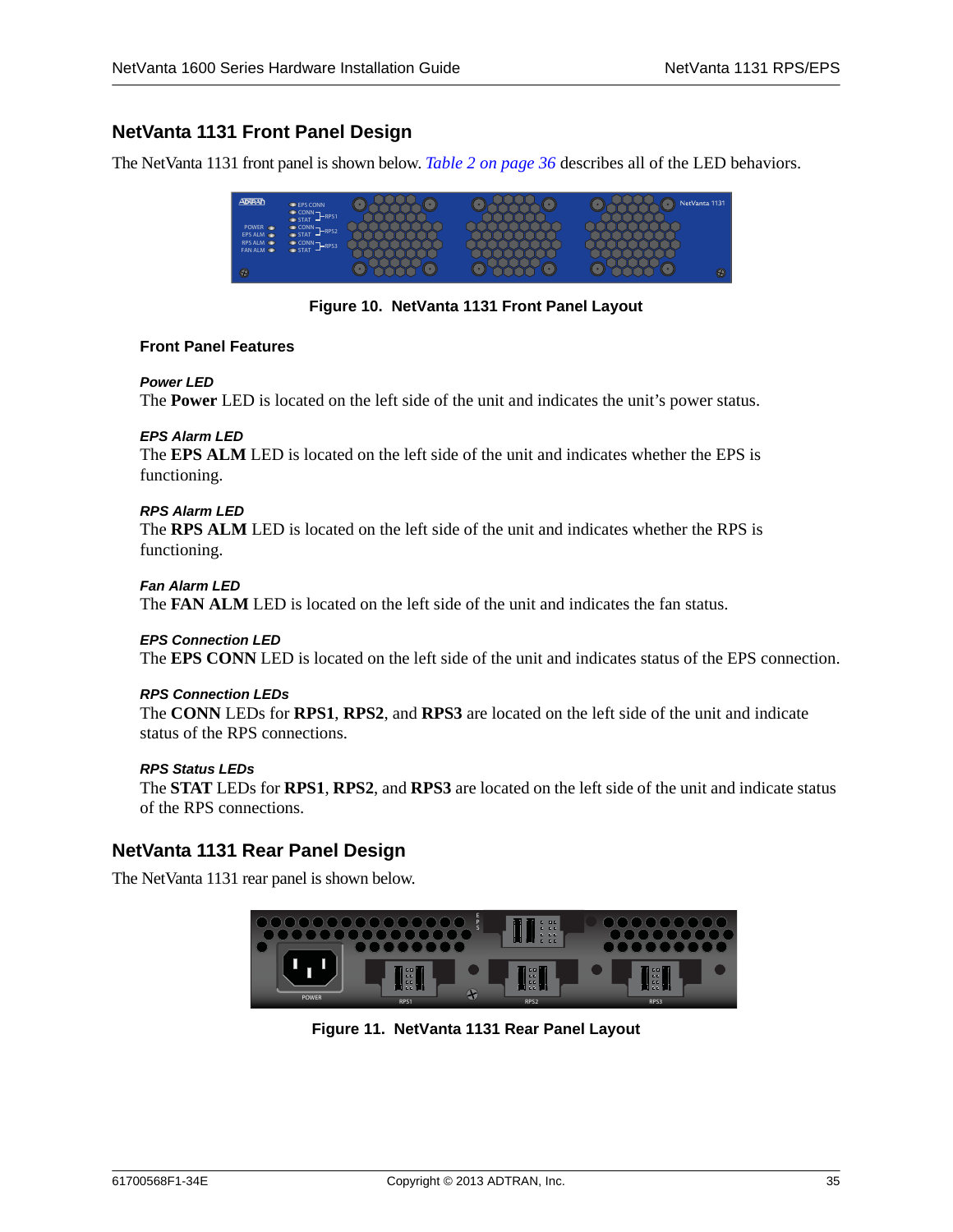#### **Rear Panel Interfaces**

#### *Power Connection*

The NetVanta 1131 has a power input (labeled **POWER**) to the AC universal power supply. Refer to *[Powering the NetVanta 1131 and the NetVanta Switch on page 42](#page-41-0)* for connection details.

#### *Redundant Power Connections*

The rear panel contains three RPS receptacles labeled **RPS1, RPS2,** and **RPS3** that can be connected to NetVanta switches using the NetVanta 1131 RPS cable P/N 1700532F1 (purchased separately).

#### *Extended Power Connection*

The rear panel contains one EPS receptacle labeled **EPS** that can be connected to NetVanta switches using the NetVanta 1131 EPS cable P/N 1700533F1 (purchased separately).

### <span id="page-35-0"></span>**LED Behaviors**

<span id="page-35-1"></span>The following table describes LED activity for the NetVanta 1131 RPS/EPS.

| <b>LED</b>              | Color            | <b>Indication</b>                                                              |
|-------------------------|------------------|--------------------------------------------------------------------------------|
| <b>Power</b>            | Off              | The unit is not receiving power.                                               |
|                         | Green (solid)    | The unit is receiving power.                                                   |
| <b>RPS ALM</b>          | Off              | The RPS is functioning properly.                                               |
|                         | Red (solid)      | The RPS has failed.                                                            |
| <b>EPS ALM</b>          | Off              | The EPS is functioning properly.                                               |
|                         | Red (solid)      | The EPS has failed.                                                            |
| <b>FAN ALM</b>          | Off              | The fans are functioning properly and the system temperature<br>is acceptable. |
|                         | Red (solid)      | The fans have failed.                                                          |
| <b>RPS CONN (1 - 3)</b> | Off              | There is no connection to the switch.                                          |
|                         | Green (solid)    | There is a valid connection to the switch.                                     |
| <b>RPS STAT (1 - 3)</b> | Off              | Power is not being provided to the associated port.                            |
|                         | Amber (solid)    | Power is being provided to the associated port.                                |
|                         | Amber (flashing) | A fault condition exists on the associated port.                               |
| <b>EPS CONN</b>         | Off              | There is no connection to the switch.                                          |
|                         | Green (solid)    | There is a valid connection to the switch.                                     |

#### **Table 2. Front Panel LED Behaviors**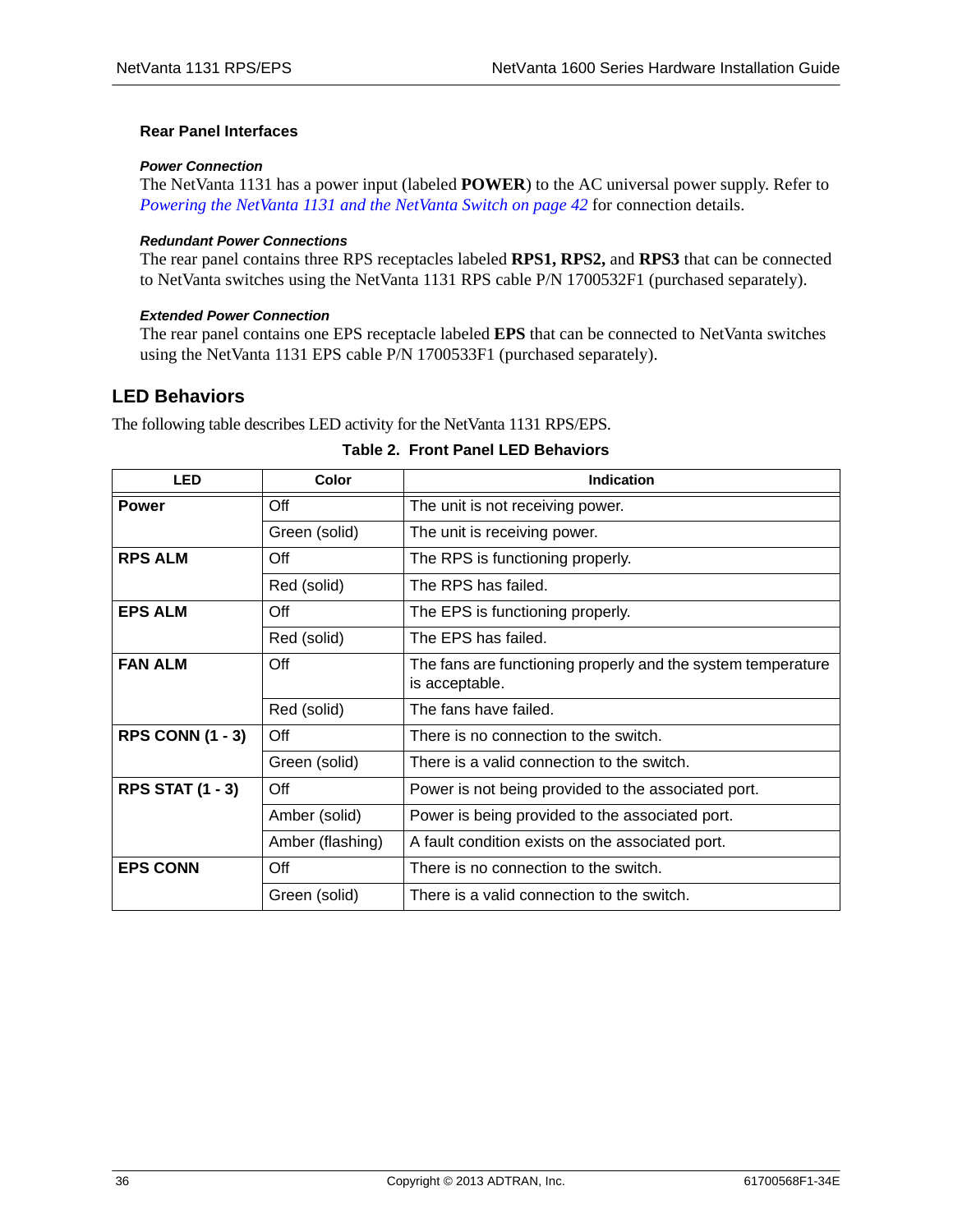# <span id="page-36-0"></span>**Installing the NetVanta 1131 RPS/EPS**

The instructions and guidelines provided in the following sections cover hardware installation topics, such as mounting options and supplying power to the NetVanta 1131.

# <span id="page-36-1"></span>**Rack Mounting the NetVanta 1131**

The NetVanta 1131 can be installed into a 19-inch equipment rack by following these steps:

|  | The NetVanta 1131 is intended to be installed, maintained, and serviced by qualified<br>$\bullet$<br>service personnel only and is for use with NetVanta switches only.                                                                                                                                                                 |
|--|-----------------------------------------------------------------------------------------------------------------------------------------------------------------------------------------------------------------------------------------------------------------------------------------------------------------------------------------|
|  | If installed in a closed or multi-unit rack assembly, the operating ambient temperature<br>of the rack environment may be greater than room ambient temperature. Therefore,<br>consideration should be given to installing the equipment in an environment<br>compatible with the maximum specified $50^{\circ}$ C ambient temperature. |
|  | Installation of the equipment in a rack should be such that the amount of air flow<br>$\bullet$<br>required for safe operation of the equipment is not compromised.                                                                                                                                                                     |
|  | Be careful not to compromise the stability of the equipment mounting rack when<br><i>installing this product.</i>                                                                                                                                                                                                                       |
|  | Consideration should be given to the connection of the equipment to the supply circuit<br>$\bullet$<br>and the effect that overloading the circuit might have on overcurrent protection and<br>supply wiring. Appropriate consideration of equipment nameplate ratings should be<br>used when addressing this concern.                  |
|  | Reliable grounding of rack-mounted equipment should be maintained. Particular<br>$\bullet$<br>attention should be given to supply connections other than direct connections to the<br>branch circuit (e.g., use of power strips).                                                                                                       |
|  | This equipment incorporates double pole/neutral fusing. If the neutral fuse opens and<br>the line fuse does not open, voltage could still be present in the unit. Line and neutral<br>are provided with fuses for overcurrent protection.                                                                                               |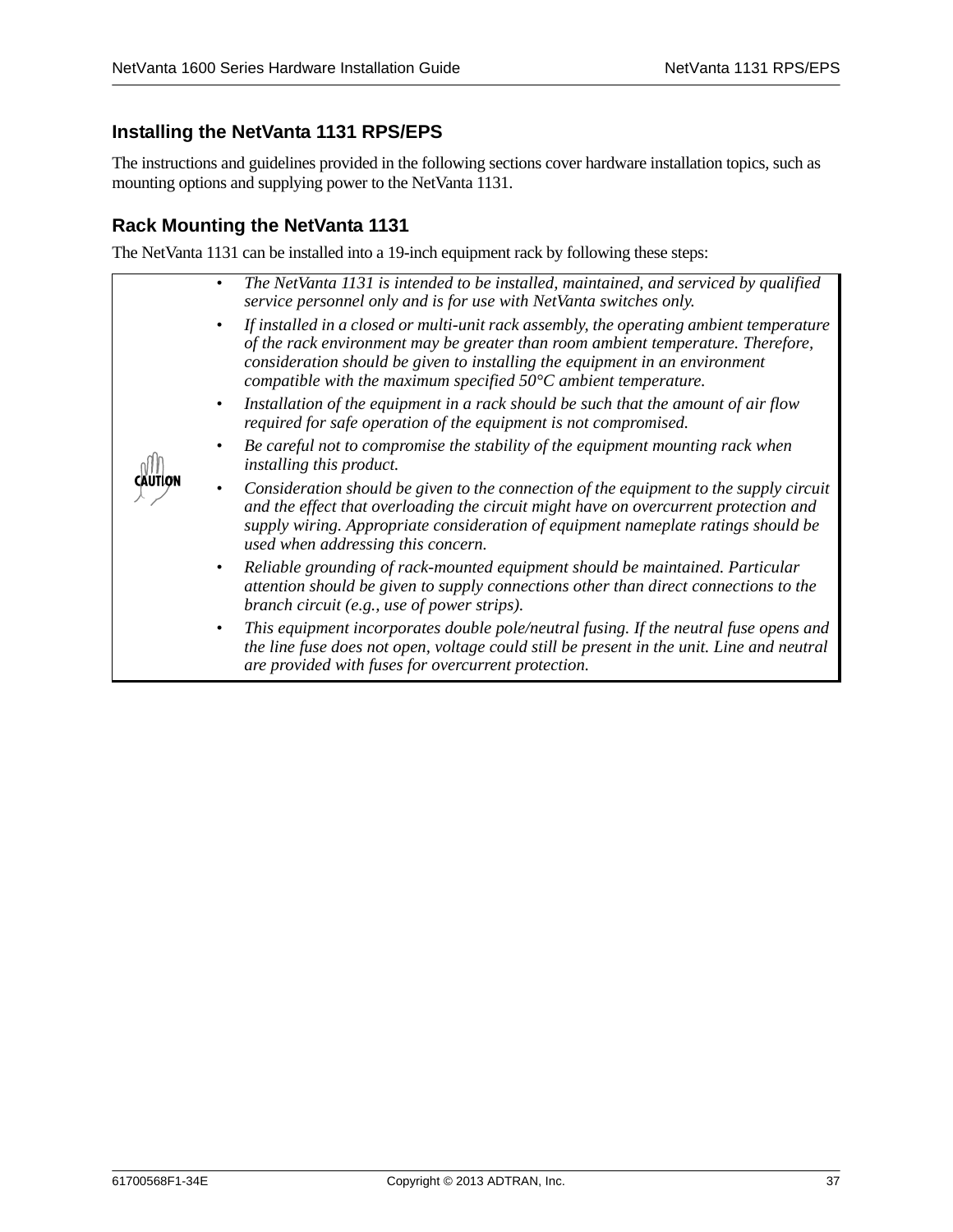# *Single Rackmount*

| Instructions for Rack Mounting the NetVanta 1131 (Single Mount) |                                                                                                                                                                                                                                                                    |  |  |
|-----------------------------------------------------------------|--------------------------------------------------------------------------------------------------------------------------------------------------------------------------------------------------------------------------------------------------------------------|--|--|
| <b>Step</b>                                                     | <b>Action</b>                                                                                                                                                                                                                                                      |  |  |
| 1                                                               | Securely fasten the rackmount brackets to the NetVanta 1131 using the screws provided with<br>the unit. The brackets can be attached in flush mount, 2-inch mount, and mid-mount positions<br>(see <i>Figure 12</i> ) depending on your installation requirements. |  |  |
|                                                                 | <b>Important!</b> To avoid damaging the unit when attaching the mounting brackets, use only the<br>screws supplied with the unit.                                                                                                                                  |  |  |
| $\overline{2}$                                                  | To allow proper grounding, scrape the paint from the rack around the mounting holes where the<br>unit will be positioned.                                                                                                                                          |  |  |
| 3                                                               | Position the unit in a stationary equipment rack either above or below the NetVanta switch.                                                                                                                                                                        |  |  |
| 4                                                               | Have an assistant hold the unit in position as you install two appropriate mounting bolts through<br>the unit's brackets and into the equipment rack.                                                                                                              |  |  |
| 5                                                               | Proceed to the steps given in Connecting the NetVanta 1131 and the NetVanta Switch on<br>page 41                                                                                                                                                                   |  |  |



<span id="page-37-0"></span>**Figure 12. Rack Mounting the NetVanta 1131 Using the Brackets**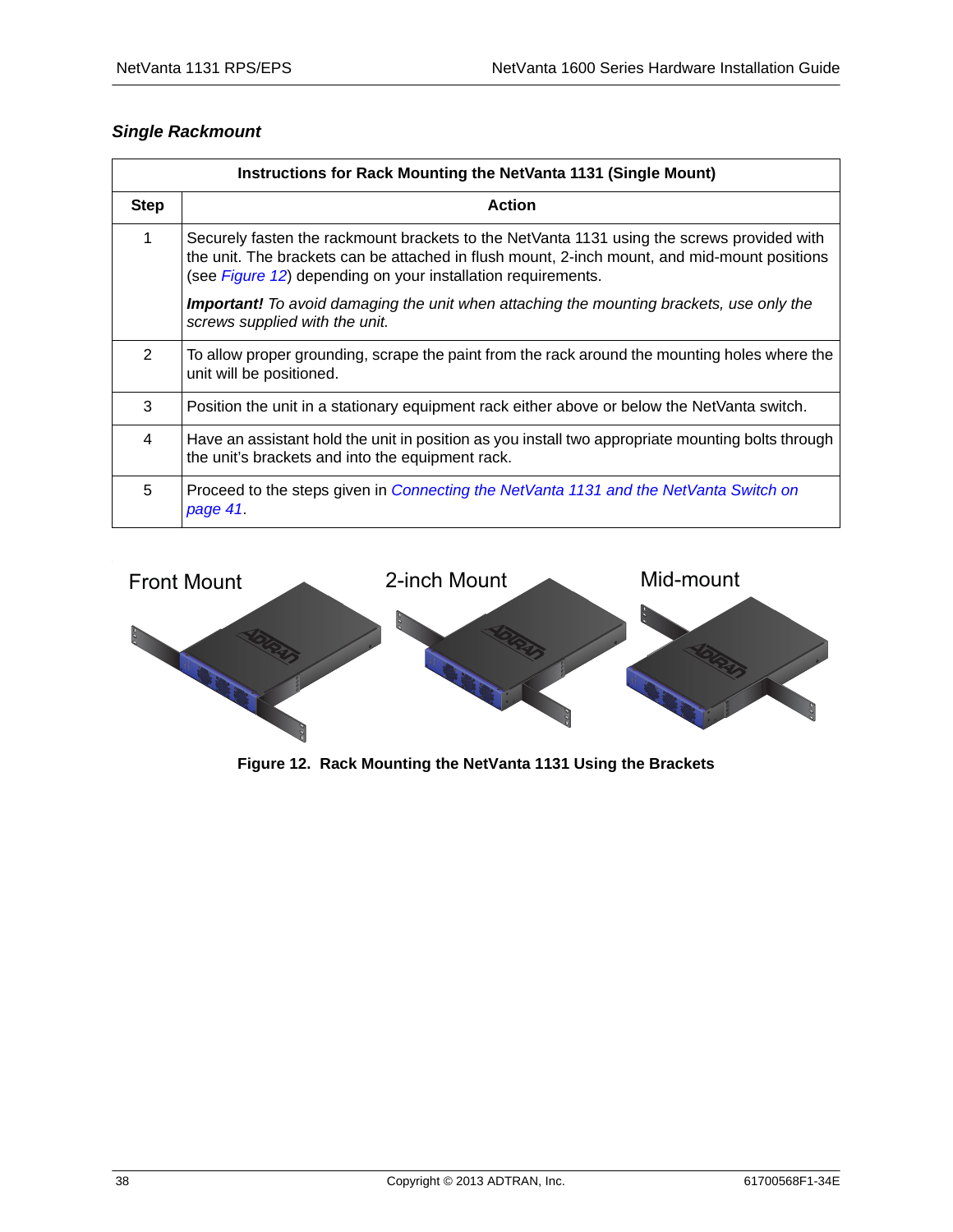### *Dual Rackmount*

| Instructions for Rack Mounting the NetVanta 1131 (Dual Mount) |                                                                                                                                                                                               |  |  |
|---------------------------------------------------------------|-----------------------------------------------------------------------------------------------------------------------------------------------------------------------------------------------|--|--|
| <b>Step</b>                                                   | <b>Action</b>                                                                                                                                                                                 |  |  |
| 1                                                             | Install the dual mounting tray (P/N 1700534F1 purchased separately) in a stationary equipment<br>rack using the mounting brackets and four screws provided.                                   |  |  |
| 2                                                             | To allow proper grounding, scrape the paint from the rack around the mounting holes where the<br>tray will be positioned.                                                                     |  |  |
| 3                                                             | Position two NetVanta 1131 units side by side on the dual mounting tray lining up the holes in<br>the front of the units with the holes in the tabs on the front of the tray (see Figure 13). |  |  |
|                                                               | <b>Important!</b> To avoid damaging the unit when attaching it to the dual mounting tray, use only the<br>screws supplied with the tray.                                                      |  |  |
| 4                                                             | Insert the provided screws through the tabs into the units securing them with a screwdriver.                                                                                                  |  |  |
| 5                                                             | Proceed to the steps given in Connecting the NetVanta 1131 and the NetVanta Switch on<br>page 41.                                                                                             |  |  |

<span id="page-38-0"></span>

**Figure 13. Rack Mounting the NetVanta 1131 Using the Dual Mounting Tray**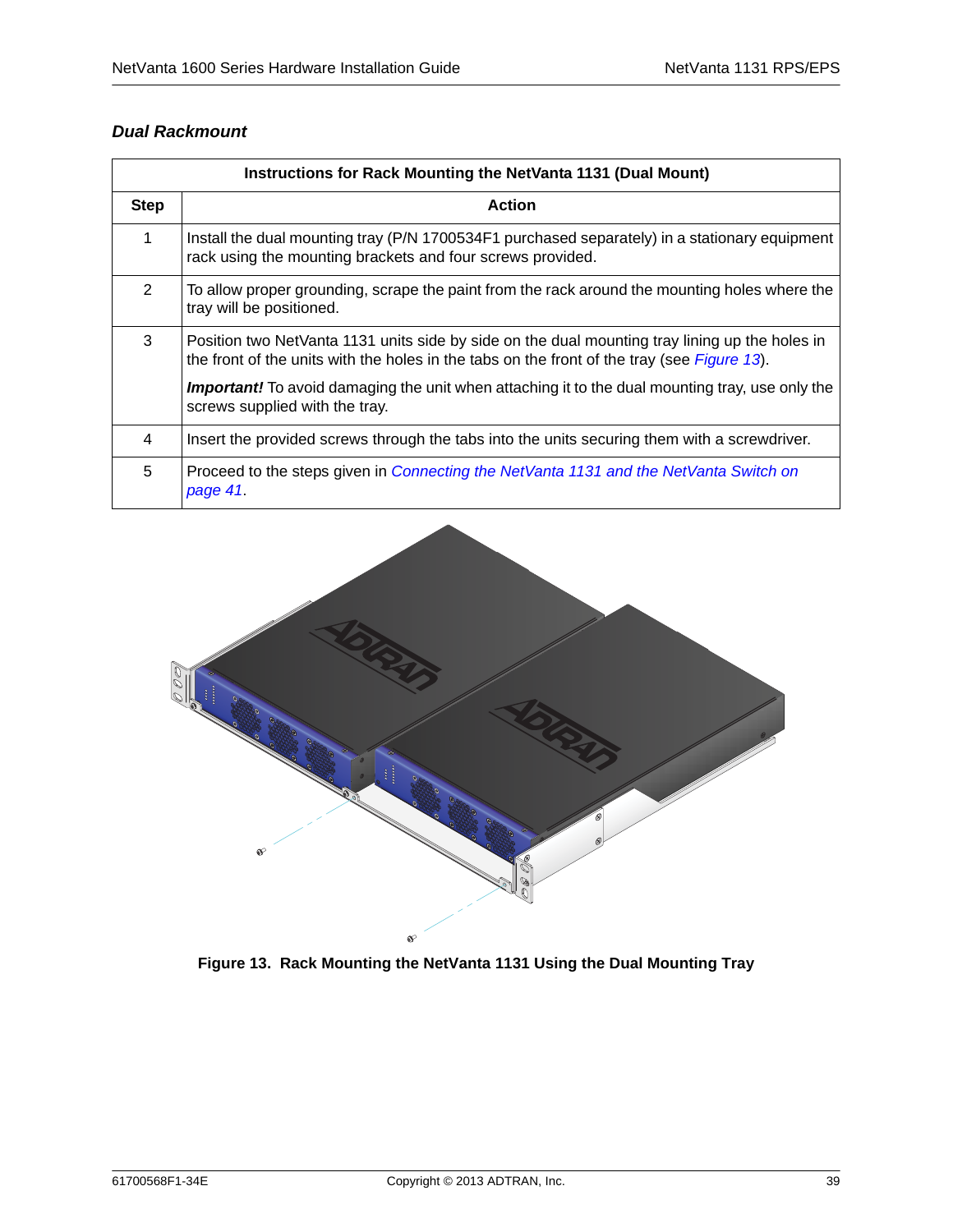# <span id="page-39-0"></span>**Wall Mounting the NetVanta 1131**

The NetVanta 1131 can be mounted on a wall by following these steps:

| <b>Instructions for Wall Mounting the NetVanta 1131</b> |                                                                                                                                                                                                                               |  |  |
|---------------------------------------------------------|-------------------------------------------------------------------------------------------------------------------------------------------------------------------------------------------------------------------------------|--|--|
| <b>Step</b>                                             | <b>Action</b>                                                                                                                                                                                                                 |  |  |
| 1                                                       | Attach the wallmount brackets so that the portion with the mounting holes is flush with the<br>bottom of the chassis.                                                                                                         |  |  |
| 2                                                       | Decide on a location for the unit. NetVanta 1131 units are mounted with the front panel facing<br>left (see Figure 14). Keep in mind that the unit needs to be mounted at or above eye-level so<br>that the LEDs are visible. |  |  |
| 3                                                       | Prepare the mounting surface by attaching a board (typically plywood, 3/4-inch to 1-inch thick)<br>to a wall stud using #6 to #10 (2.5-inch or greater in length) wood screws.                                                |  |  |
|                                                         | <b>Important!</b> To avoid damaging the unit when attaching the mounting brackets, use only the<br>screws supplied with the unit.                                                                                             |  |  |
| 4                                                       | Have an assistant hold the unit in position as you install two #6 to #10 (1-inch or greater in<br>length) wood screws through the unit's brackets and into the mounted board (see Figure 14).                                 |  |  |
| 5                                                       | Proceed to the steps given in Powering the NetVanta 1131 and the NetVanta Switch on<br>page 42.                                                                                                                               |  |  |

<span id="page-39-1"></span>

**Figure 14. Wall Mounting the NetVanta 1131**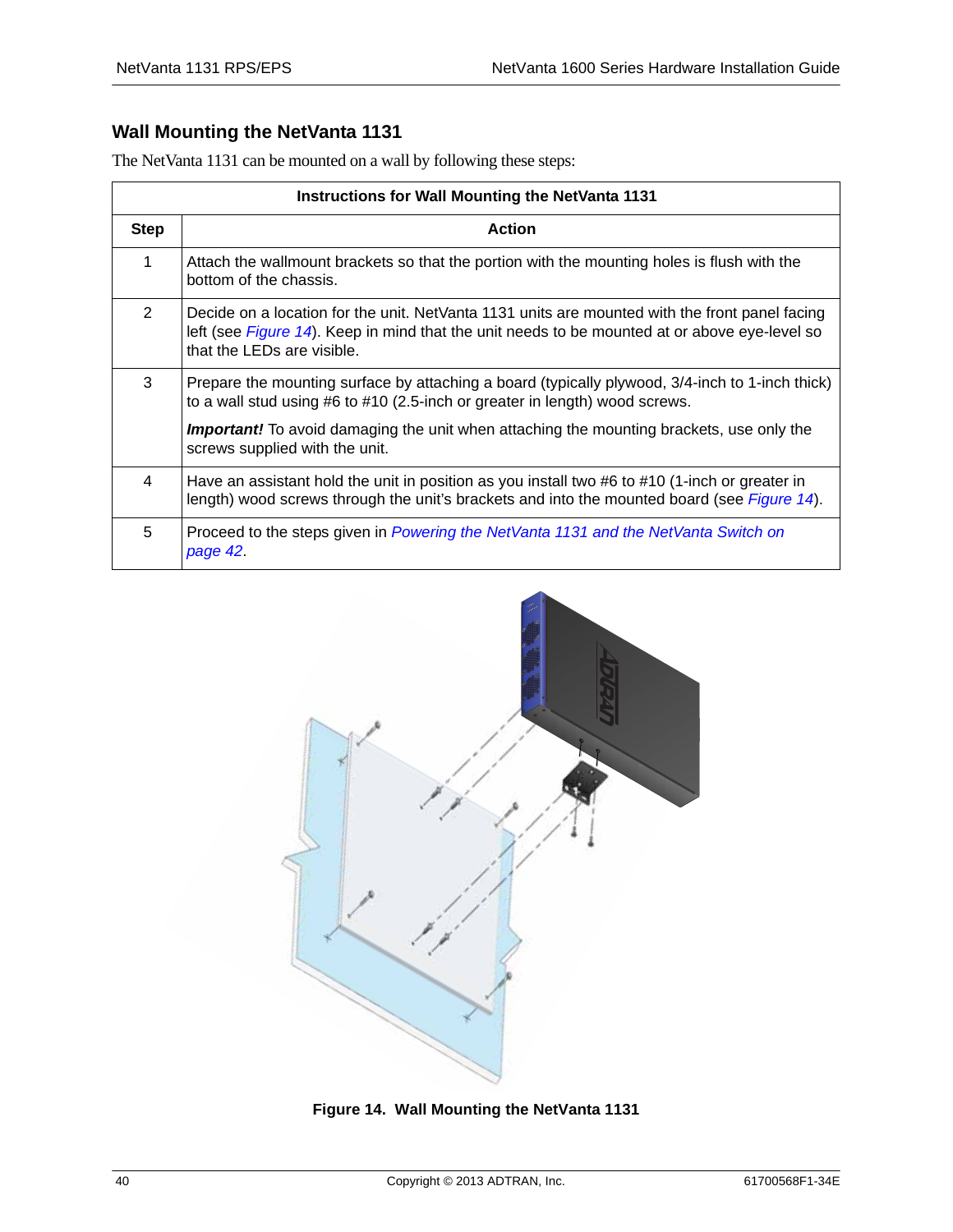# <span id="page-40-0"></span>**Connecting the NetVanta 1131 and the NetVanta Switch**

Follow these instructions to connect your NetVanta 1131 RPS/EPS to your NetVanta switch.

| Instructions for Connecting the NetVanta 1131 to the NetVanta Switch |                                                                                                                                                                                                                                                                                 |  |  |
|----------------------------------------------------------------------|---------------------------------------------------------------------------------------------------------------------------------------------------------------------------------------------------------------------------------------------------------------------------------|--|--|
| <b>Step</b>                                                          | <b>Action</b>                                                                                                                                                                                                                                                                   |  |  |
| $\mathbf 1$                                                          | Ensure that all power sources have been removed from the NetVanta 1131 and the NetVanta<br>switch(es) to be connected.                                                                                                                                                          |  |  |
| $\overline{2}$                                                       | With a Phillips head screwdriver, remove the cover plates from both the NetVanta 1131<br>RPS/EPS receptacles and the NetVanta switch's RPS/EPS receptacles on the rear panels of<br>the units.                                                                                  |  |  |
|                                                                      | <b>Important!</b> Do not remove the cover plates from the RPS/EPS receptacles unless you plan to<br>use them.                                                                                                                                                                   |  |  |
| 3                                                                    | Insert one end of the RPS cable (P/N 1700532F1 sold separately) into a receptacle labeled<br>RPS1, RPS2, or RPS3 located on the rear panel of the NetVanta 1131. Press the connector<br>until the pins are fully inserted and the base of the connector is flush with the unit. |  |  |
|                                                                      | <b>Important!</b> Do not use excessive force. If the connector does not insert easily, check to ensure<br>you are inserting the correct connector into the unit.                                                                                                                |  |  |
| 4                                                                    | Insert the connector on the other end of the RPS cable into the receptacle labeled RPS located<br>on the rear panel of the NetVanta switch. Press the connector until the pins are fully inserted<br>and the base of the connector is flush with the unit.                      |  |  |
| 5                                                                    | If you plan to use the NetVanta 1131 as an EPS, repeat Steps 1 through 4 using the EPS cable<br>(P/N 1700533F1 sold separately) and the receptacles labeled EPS located on the rear panels<br>of the NetVanta 1131 and the NetVanta switch and an EPS cable.                    |  |  |
| 6                                                                    | To remove an RPS or EPS cable from the unit, pinch the sides of the connector and pull gently<br>to release it from the receptacle.                                                                                                                                             |  |  |
| $\overline{7}$                                                       | Proceed to Powering the NetVanta 1131 and the NetVanta Switch on page 42.                                                                                                                                                                                                       |  |  |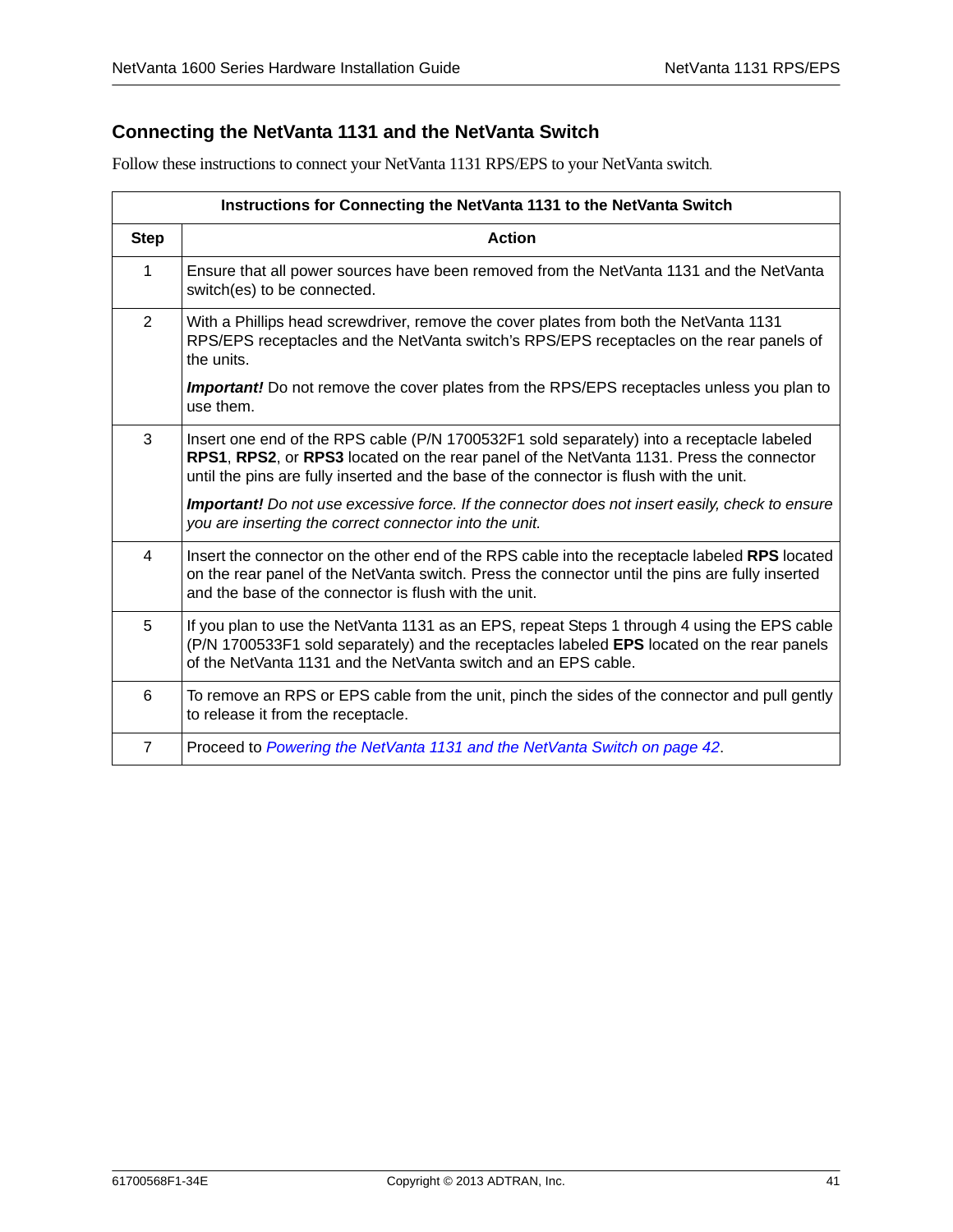### <span id="page-41-0"></span>**Powering the NetVanta 1131 and the NetVanta Switch**

Follow these instructions to power your NetVanta 1131 RPS/EPS and your NetVanta switch.

|                | This unit shall be installed in accordance with Articles 300 and 400 of NEC NFPA 70. |
|----------------|--------------------------------------------------------------------------------------|
| <b>CAUTION</b> | Power to the AC system must be from an appropriately rated and grounded source.      |
|                | Maximum recommended ambient operating temperature is $50^{\circ}$ C.                 |

| Instructions for Powering the NetVanta 1131 and the NetVanta Switch |                                                                                                                                                                      |  |  |
|---------------------------------------------------------------------|----------------------------------------------------------------------------------------------------------------------------------------------------------------------|--|--|
| <b>Step</b>                                                         | <b>Action</b>                                                                                                                                                        |  |  |
| 1                                                                   | Plug the female end NetVanta switch's power cord (provided with the unit) into the power<br>receptacle on the rear panel of the unit.                                |  |  |
| 2                                                                   | Connect the other end (3-prong plug) of the NetVanta switch's power cord to the proper 110 to<br>130 VAC or 190 to 240 VAC grounded receptacle.                      |  |  |
| 3                                                                   | Plug the female end of the NetVanta 1131 unit's power cord (provided with the unit) into the<br>power receptacle labeled <b>Power</b> on the rear panel of the unit. |  |  |
| 4                                                                   | Connect the other end (3-prong plug) of the unit's power cord to the proper 110 to 130 VAC or<br>190 to 240 VAC grounded receptacle.                                 |  |  |

Your NetVanta unit is now ready to be configured and connected to the network. For information on switch configuration for a specific application, refer to the configuration guides provided online on [ADTRAN's](http://supportforums.adtran.com)  [Support Forum](http://supportforums.adtran.com) [For details on the CLI, refer to the](http://kb.adtran.com/display/2/kb/emailArticle.aspx?aid=2219) *AOS Command Reference Guide* (article 2219). All other related documents are also available online on [ADTRAN's Support Forum](http://supportforums.adtran.com).